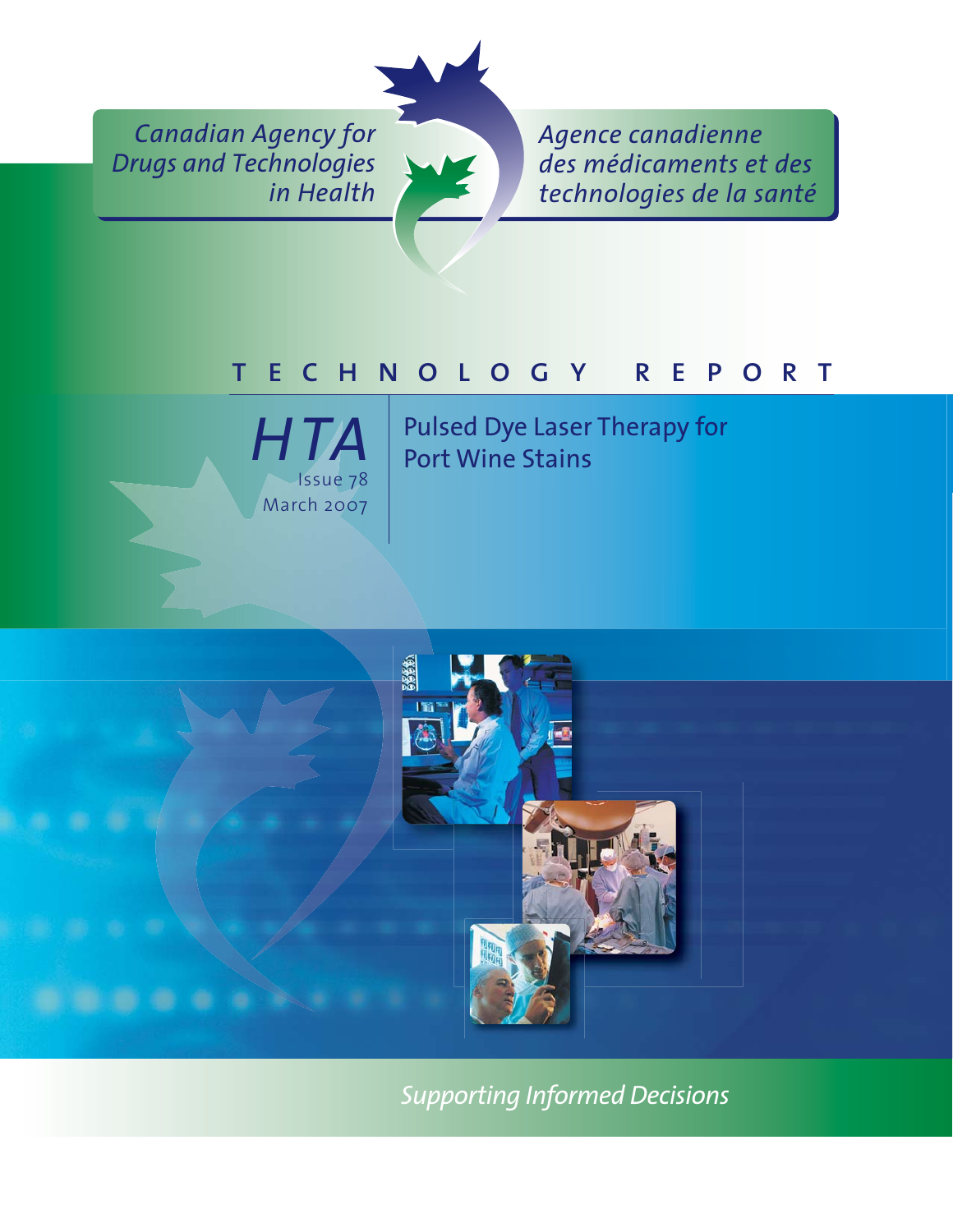**Until April 2006, the Canadian Agency for Drugs and Technologies in Health (CADTH) was known as the Canadian Coordinating Office for Health Technology Assessment (CCOHTA).** 



*Cite as:* Foerster V, Murtagh J, Fiander M, *Pulsed dye laser therapy for port wine stains* [Technology Report number 78]. Ottawa: Canadian Agency for Drugs and Technologies in Health; 2007.

Production of this report is made possible by financial contributions from Health Canada and the governments of Alberta, British Columbia, Manitoba, New Brunswick, Newfoundland and Labrador, Northwest Territories, Nova Scotia, Nunavut, Ontario, Prince Edward Island, Saskatchewan, and Yukon. The Canadian Agency for Drugs and Technologies in Health takes sole responsibility for the final form and content of this report. The views expressed herein do not necessarily represent the views of Health Canada or any provincial or territorial government.

Reproduction of this document for non-commercial purposes is permitted provided appropriate credit is given to CADTH.

CADTH is funded by Canadian federal, provincial, and territorial governments.

Legal Deposit – 2007 National Library of Canada ISBN: 1-897257-82-1 (print) ISBN: 1-897257-83-X (online) I3008 – March 2007

PUBLICATIONS MAIL AGREEMENT NO. 40026386 RETURN UNDELIVERABLE CANADIAN ADDRESSES TO CANADIAN AGENCY FOR DRUGS AND TECHNOLOGIES IN HEALTH 600-865 CARLING AVENUE OTTAWA ON K1S 5S8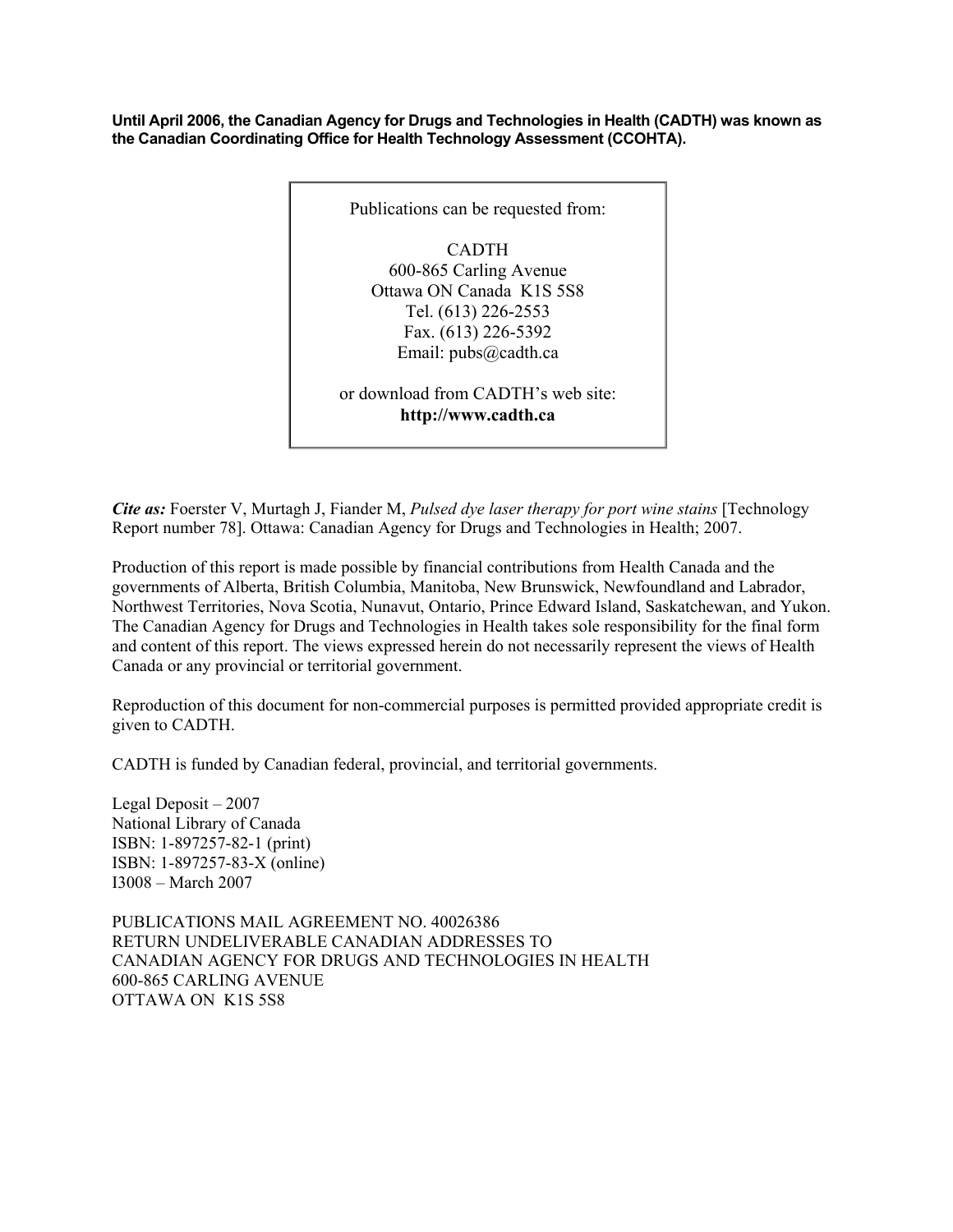**Canadian Agency for Drugs and Technologies in Heath**

## **Pulsed Dye Laser Therapy for Port Wine Stains**

Vicki Foerster, MD MSc CCFP James Murtagh, MHA CHE Michelle Fiander, MA MLIS<sup>1</sup>

March 2007

 1 Canadian Agency for Drugs and Technologies in Health, Ottawa ON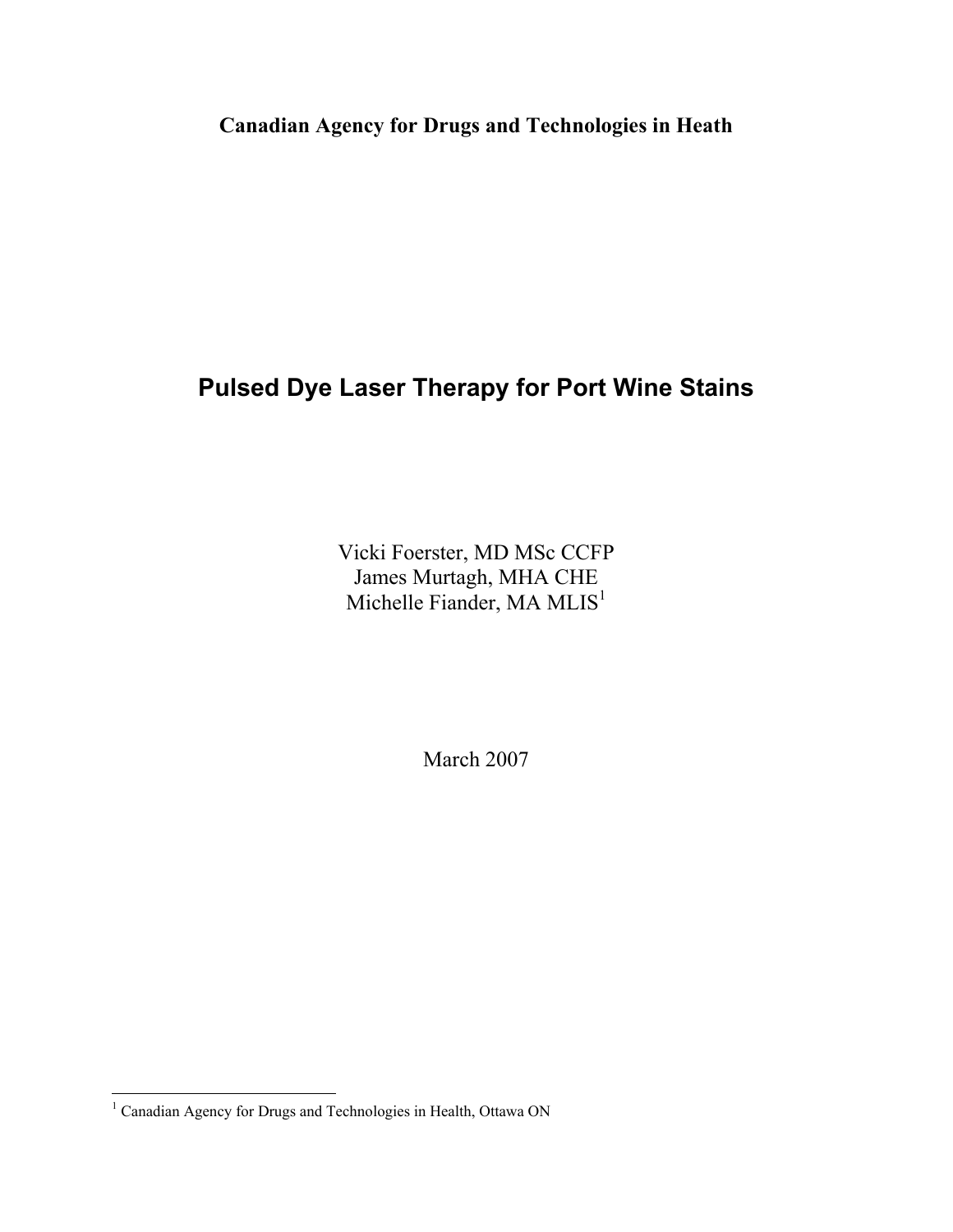

Health technology assessment (HTA) agencies face the challenge of providing quality assessments of medical technologies in a timely manner to support decision making. Ideally, all important deliberations would be supported by comprehensive health technology assessment reports, but the urgency of some decisions often requires a more immediate response.

The Health Technology Inquiry Service (HTIS) provides Canadian health care decision makers with health technology assessment information, based on the best available evidence, in a quick and efficient manner. Inquiries related to the assessment of health care technologies (drugs, devices, diagnostic tests, and surgical procedures) are accepted by the service. Information provided by the HTIS is tailored to meet the needs of decision makers, taking into account the urgency, importance, and potential impact of the request.

Consultations with the requestor of this HTIS assessment indicated that a review of the literature would be beneficial. The research question and selection criteria were developed in consultation with the requestor. The literature search was carried out by an information specialist using a standardized search strategy. The review of evidence was conducted by one internal HTIS reviewer. The draft report was internally reviewed and externally peer-reviewed by two or more peer reviewers. All comments were reviewed internally to ensure they were addressed appropriately.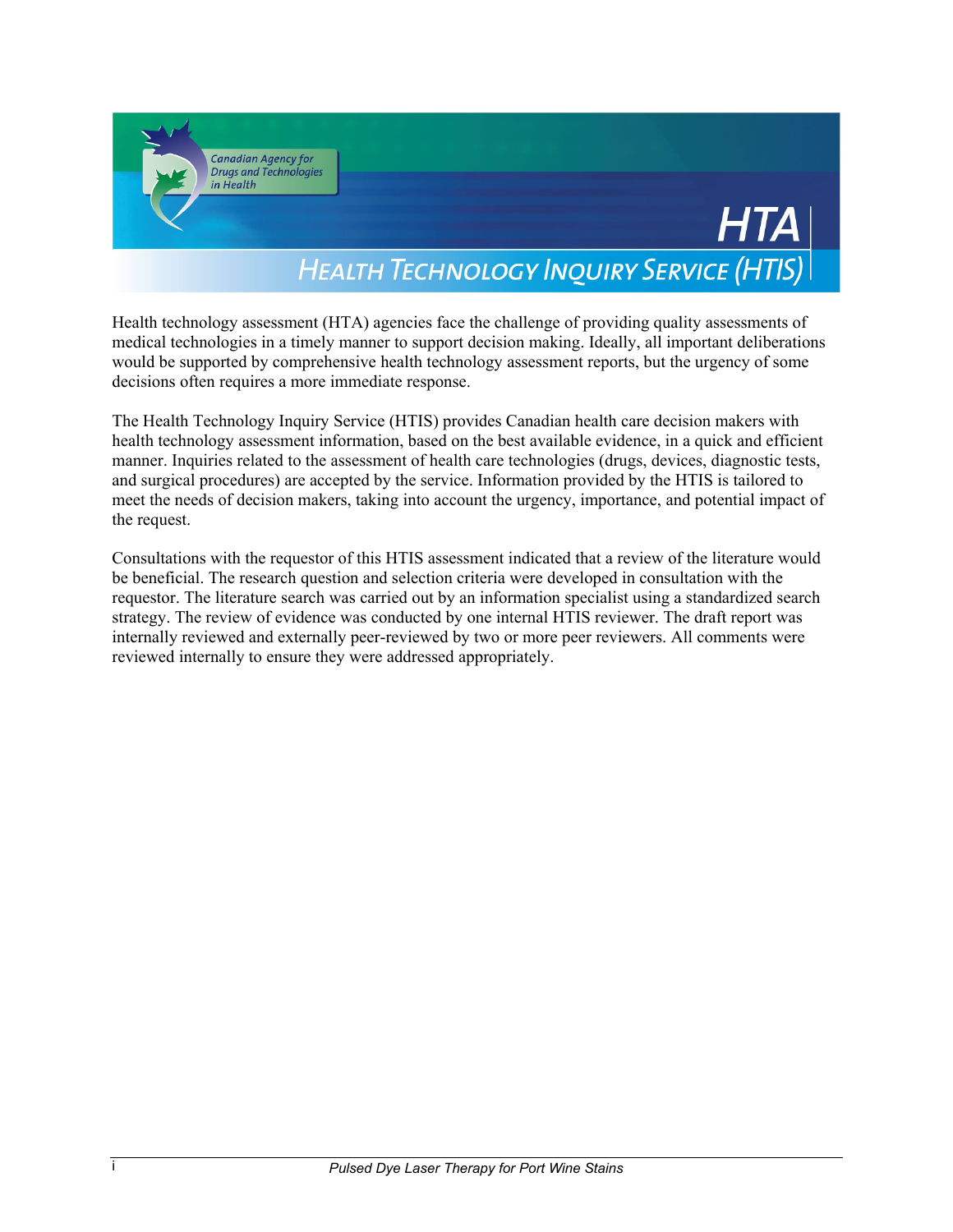#### **Reviewers**

CADTH takes sole responsibility for the final form and content of this bulletin. The statements and conclusions in this bulletin are those of CADTH and not of the reviewers:

Charles Lynde, MD FRCPC, Assistant Professor, University of Toronto University Health Network, Toronto Western Division Toronto ON

Jerry K.L.Tan, BSc, MD, FRCPC Adjunct Professor Department of Medicine, University of Western Ontario London ON

Mariusz Sapijaszko, MD, FRCPC(Dermatology), Fellow American Academy of Cosmetic Surgery Clinical Assistant Professor, Division of Dermatology, Department of Medicine, University of Alberta Director, Western Canada Dermatology Institute Edmonton AB

The Health Technology Inquiry Service (HTIS) is an information service for those involved in planning and providing health care in Canada. HTIS responses are based on a limited literature search and are not comprehensive, systematic reviews. The intent is to provide a list of sources and a summary of the best evidence on the topic that CADTH could identify using all reasonable efforts within the time allowed. HTIS responses should be considered along with other types of information and health care considerations. The information included in this response is not intended to replace professional medical advice, nor should it be construed as a recommendation for or against the use of a particular health technology. Readers are also cautioned that a lack of good quality evidence does not necessarily mean a lack of effectiveness particularly in the case of new and emerging health technologies, for which little information can be found, but which may in future prove to be effective. While CADTH has taken care in the preparation of the report to ensure that its contents are accurate, complete, and up to date, CADTH does not make any guarantee to that effect. CADTH is not liable for any loss or damages resulting from use of the information in the report.

**Copyright:** This report contains CADTH copyright material. It may be copied and used for noncommercial purposes, provided that attribution is given to CADTH.

**Links:** This report may contain links to other information available on the web sites of third parties on the Internet. CADTH does not have control over the content of such sites. Use of third party sites is governed by the owners' own terms and conditions.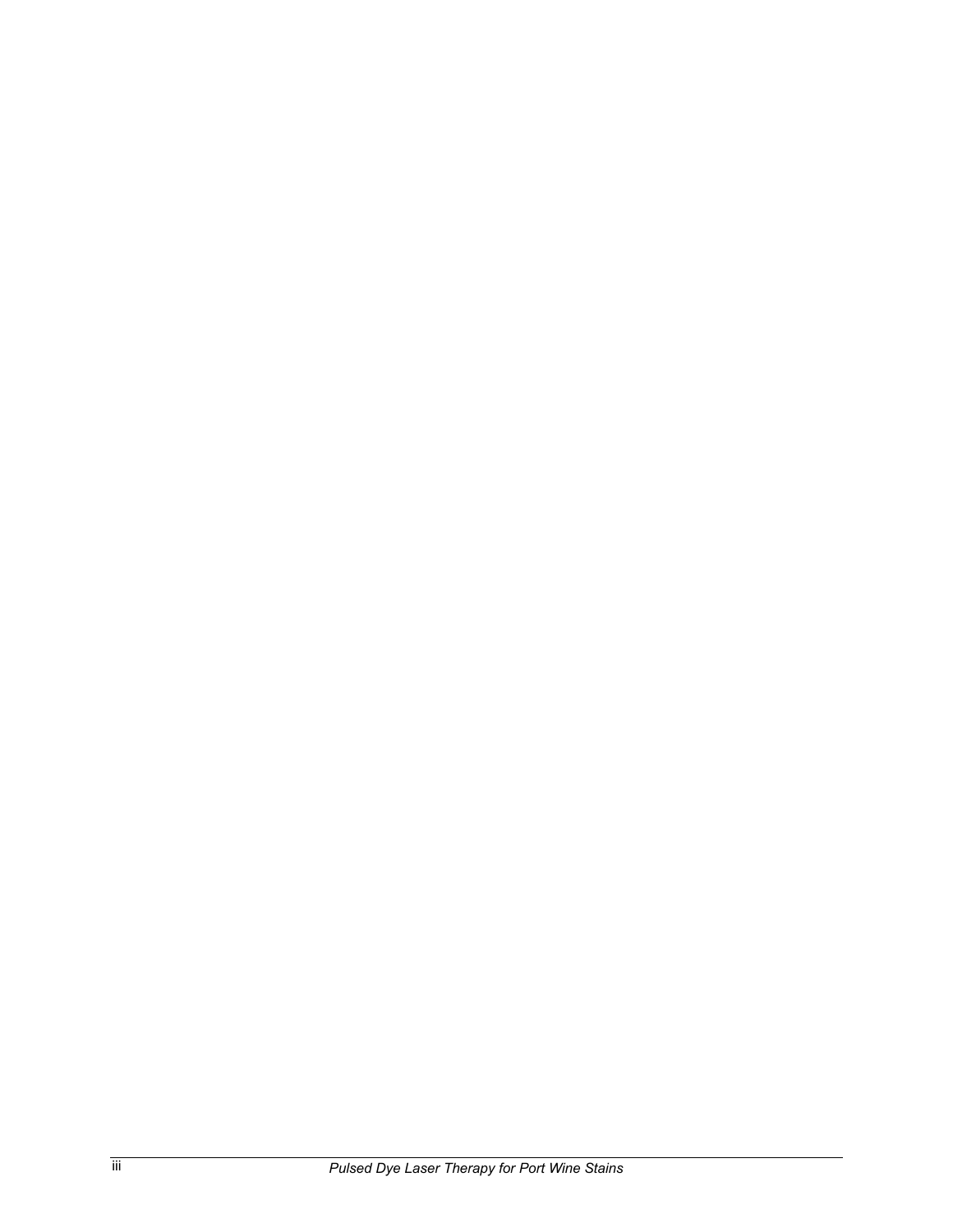# **TABLE OF CONTENTS**

| $\mathbf 1$    |                                                             |  |  |  |  |  |
|----------------|-------------------------------------------------------------|--|--|--|--|--|
| 2 <sup>1</sup> |                                                             |  |  |  |  |  |
| 3              |                                                             |  |  |  |  |  |
| 4              |                                                             |  |  |  |  |  |
| 5              | CONCLUSIONS AND IMPLICATIONS FOR DECISION OR POLICY MAKING7 |  |  |  |  |  |
| 6              |                                                             |  |  |  |  |  |
|                |                                                             |  |  |  |  |  |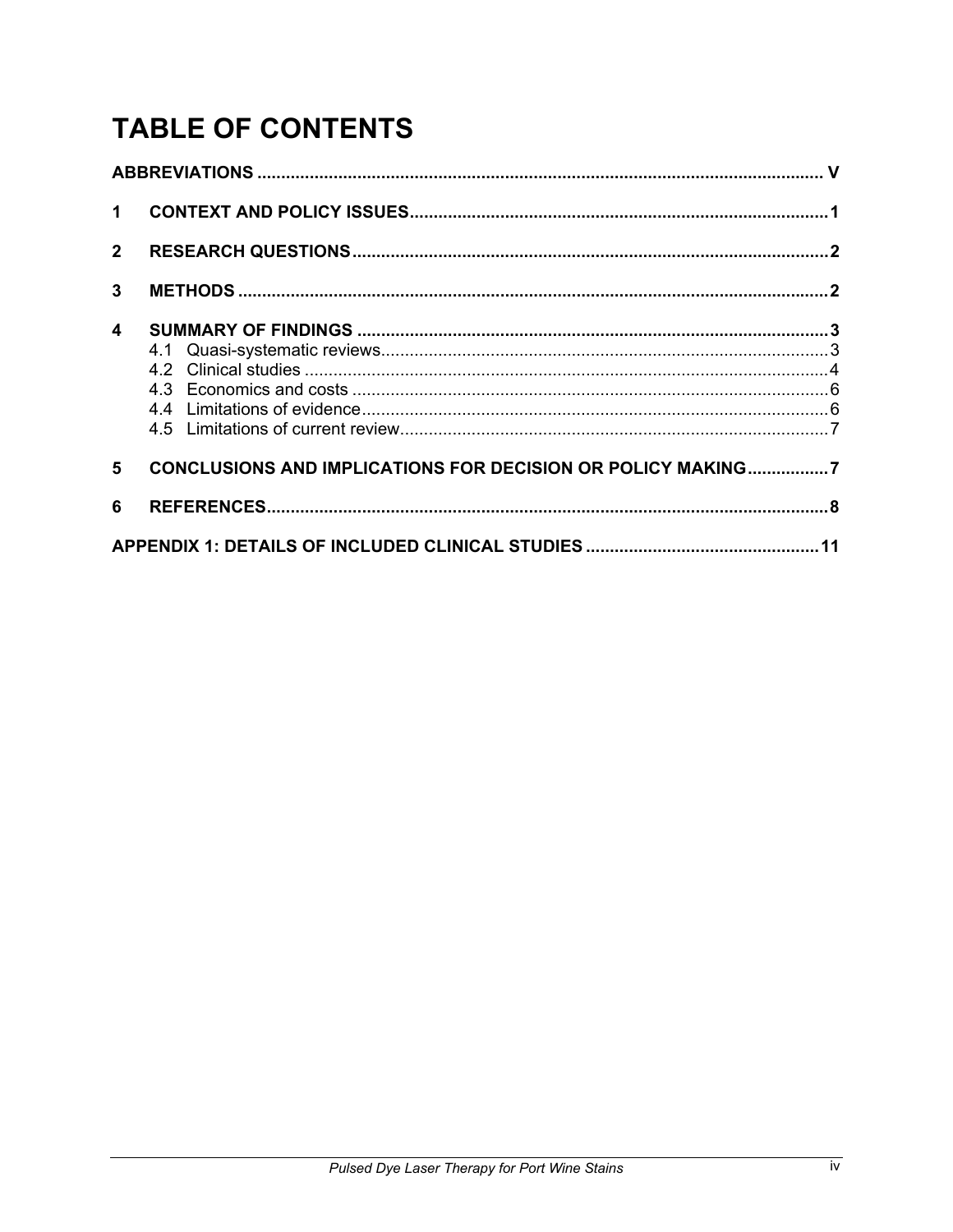## **ABBREVIATIONS**

| AE         | adverse events                      |
|------------|-------------------------------------|
| <b>HTA</b> | health technology assessment        |
| TPL.       | intense pulsed light                |
| <b>MD</b>  | medical doctor                      |
| Nd:YAG     | neodymium: ytturium-aluminum garnet |
| PDL        | pulsed dye laser                    |
| <b>PWS</b> | port wine stain                     |
| <b>SR</b>  | systematic review                   |
|            |                                     |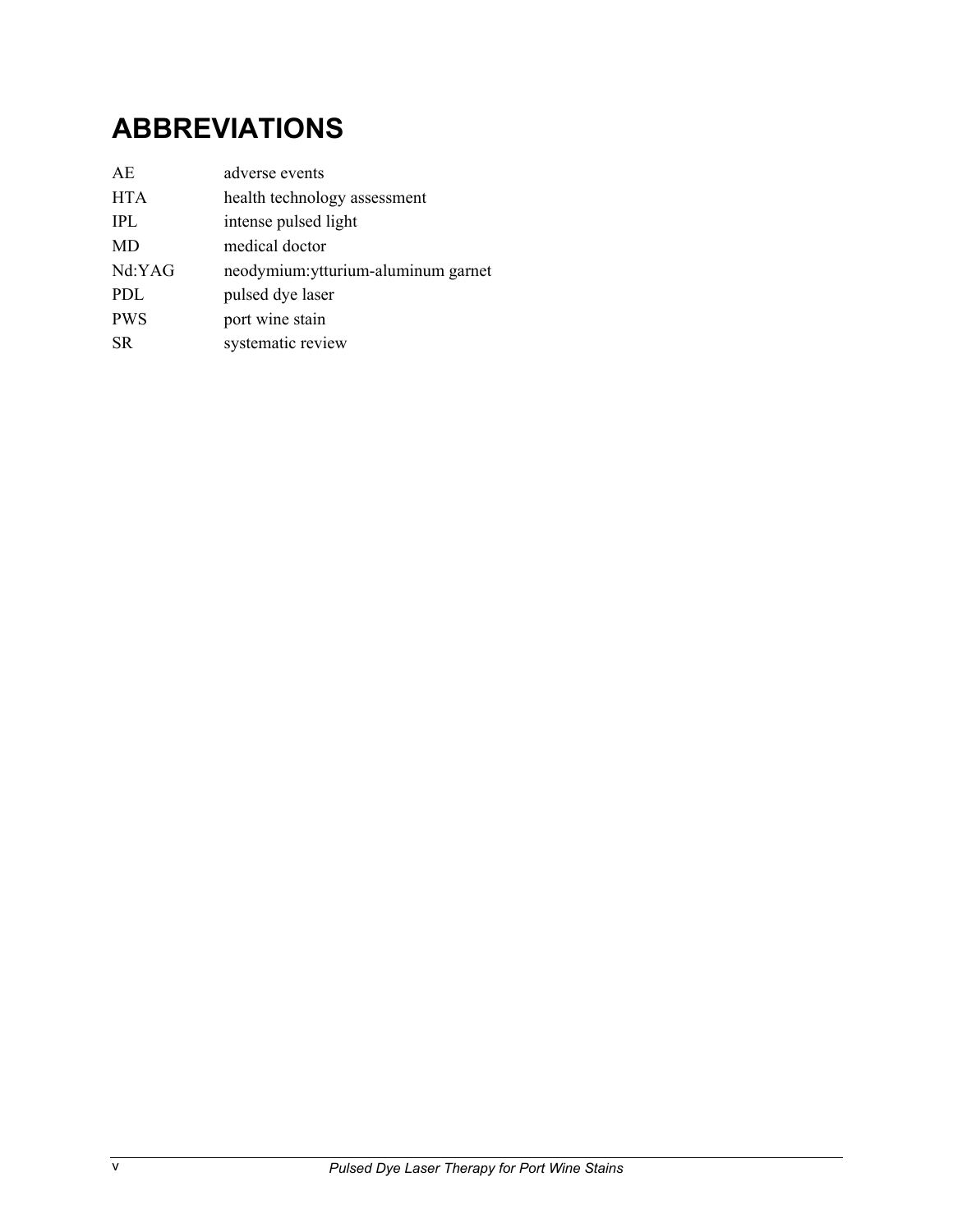**Title:** Pulsed Dye Laser Therapy for Port Wine Stains

**Date: January 30, 2007** 

## **1 CONTEXT AND POLICY ISSUES**

Port wine stains (PWS), which are the most common type of capillary vascular malformations, are congenital, occurring in three to five of every 1,000 births. Gender distribution is equal.<sup>1-3</sup> Although they are benign, these lesions can be disfiguring. Most (80% to 90%) occur in the head and neck, starting as flat pink to red lesions that may darken to a deeper shade of red or blue, sometimes becoming thicker and more nodular as a child grows to adulthood. They do not spontaneously resolve.<sup>1-5</sup> In rare cases, PWS are associated with other vascular, soft tissue, and neurological findings as part of the Sturge-Weber or Klippel-Trenauny syndromes.<sup>5</sup>

A PWS results from an abnormal network of dilated blood vessels in the dermis, lying 100 μm to 1,000 μm below the skin's surface. The overlying epidermis is normal. The diameters of the blood vessels vary from 10  $\mu$ m to 300  $\mu$ m.<sup>4</sup> The pathogenesis is unclear, but the condition could be due to a deficiency in the autonomic innervation of vessels, so that these vessels dilate progressively through life. $6,7$ 

Commonly reported sequelae of PWS are stigmatization, sadness, stress, and low self esteem.1,8,9 The negative effects can have repercussions for parents and for affected children and adolescents, particularly those aged 10 to 20 years.<sup>9</sup> As a result, treatment is not just cosmetic, but reconstructive as well. $<sup>1</sup>$ </sup>

In attempts to remove or lighten PWS, many types of therapy have been tried, including cosmetic make-up, skin excision, skin grafting, radiation, dermabrasion, cryosurgery, tattooing with skin-tone colours, and electrotherapy.<sup>1,4,10</sup> Satisfactory results were not obtained from these interventions. Beginning in the 1980s,

alternatives such as laser therapy were pursued. $11$ 

The term "laser" stands for light amplification by stimulated emission of radiation. The effect of laser light on tissue is a function of the type of tissue, wavelength (nm) of the laser, the power used, and whether the light is pulsed or continuous.<sup>12</sup> Different target tissues selectively absorb different light wavelengths, so that specific lasers must be chosen for specific types of treatment. Ideally, light can be focused onto a tissue target where it becomes heat and causes local destruction (known as photothermolysis), while sparing adjacent healthy tissue.<sup>13</sup>

Various types of lasers have been tested, but the most successful for the management of PWS, which was introduced in 1985, has been the flashlamp-pumped pulsed dye laser (PDL) that emits a pulsed beam of yellow light at 585 nm and selectively targets hemoglobin.<sup>1</sup> For PWS, the target tissue is the hemoglobin in the blood vessels that form a vascular lesion. PDL light causes agglutination of erythrocytes, thrombus formation, and eventual destruction of a blood vessel.<sup>14</sup> The objective is to reduce the number and size of these vessels  $15$ 

Because the vessels are of various sizes and depths in the skin, different laser wavelengths and pulse durations have been tried. Initially, continuous-wave argon lasers with absorption peaks of 488 nm to 514 nm were used to target hemoglobin, but unacceptable rates of scarring and pigmentation arose because these wavelengths also allow absorption by melanin. A search for superior laser therapies ensued.

Changing the pulse duration and spot size varies the laser's penetration into the dermis. Deep penetration is required to target the larger calibre and more deeply seated vessels forming a PWS. Care must be taken in delicate areas (periorbital regions) and those that scar readily (anterior chest, neck).<sup>13</sup> Clinicians may test small areas of a PWS first to determine the clinical response obtained from various PDL settings or types of technologies.<sup>15</sup>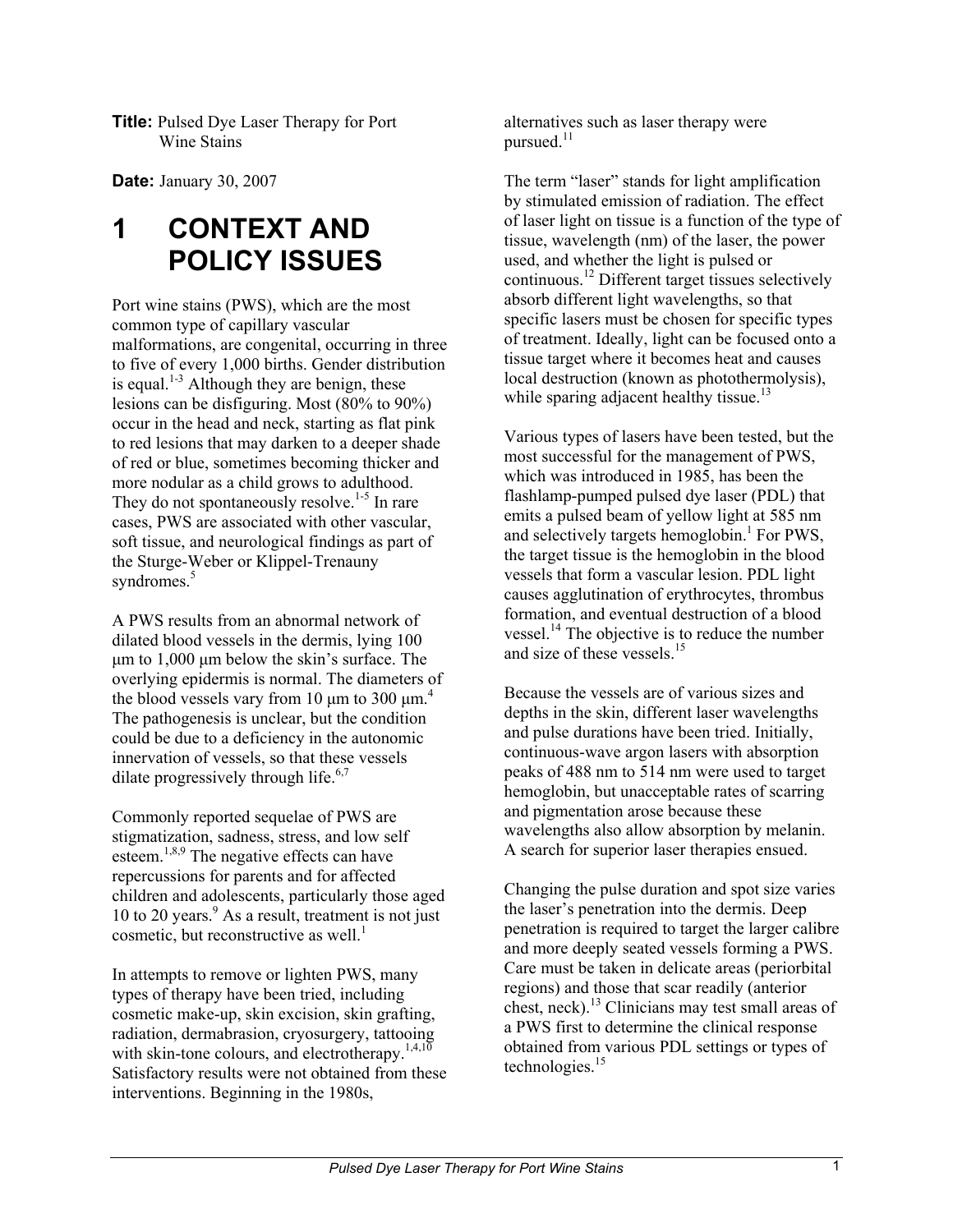Despite some success achieved with the 585 nm PDL laser, clearance of a PWS is not generally achieved, with up to 30% of lesions being resistant to treatment.7,16 Laser penetration is decreased in more darkly pigmented people, and this may result in less satisfactory results. These challenges have led to a continuing quest for alternatives including second-generation and third-generation PDLs; exploration of combinations of types of therapy; and the addition of cooling sprays to protect epidermal tissue, reduce pain, and prevent pigmentary changes.15,17 Several studies have explored the newer laser alternatives and their use in defined populations, particularly people of Asian descent.

Health Canada reviews medical devices to assess their safety, effectiveness, and quality before they are authorized for sale. The only PDL approved for marketing in Canada is the Candela PDL Dermatologic Laser with Dynamic Cooling Device known as the VBeam® (Candela Corporation, Wayland, MA), which has been assigned a Class III designation. A licence for the device was initially granted in May 2001, with device modifications subsequently approved.18 In the US, the Food and Drug Administration has approved the Candela "family" of PDLs for benign cutaneous vascular lesions such as PWS, telangiectasia, rosacea, and hemangioma; and benign cutaneous lesions such as warts, scars, striae, and psoriasis. $19,20$ 

The VBeam, which has been described as the newest PDL technology, uses a wavelength of 595 nm and extended pulse durations from 450 to 1,500 μs. It is 20 times more powerful and 18 times faster than the original PDL, and lighter in weight at 400 pounds (versus the original models that weighed 1,000 pounds).<sup>21</sup> According to the manufacturer's web site, the VBeam eliminates post-treatment purpura (a form of bruising). Its long duration of action means that power can be delivered at a lower peak energy to coagulate rather than destroy the targeted blood vessels.22 Some purpura in response to treatment is desirable, however, because less benefit has been observed when purpura is minimized.<sup>3,4,13</sup>

The ability of a 595 nm laser to penetrate deeper into the skin means that this technology is useful for specific types of PWS,<sup>21</sup> although 585 nm PDL technology is often called the treatment of choice for  $PWS$ .<sup>4,12,23</sup> Alternative technologies have been investigated for the treatment of PWS including the  $CO<sub>2</sub>$  laser, the copper vapour laser, intense pulsed light (IPL) devices, and neodymium:yttrium-aluminum garnet  $(Nd:YAG)$  lasers.<sup>4,11</sup> Some authors comment that these technologies may result in higher side effect rates than PDL. Therefore, they may not be used as solitary therapies, although they may be combined with or used after PDL to enhance clearance rates.<sup>13,15,17</sup>

Ongoing research is focused on PDL innovations including changes in wavelength, pulse duration, light dosage, and degree of skin cooling.3,13,24 Individualized treatment is becoming desirable. PDL therapy produces good results in a limited population of patients with PWS, but finding an appropriate PWS treatment protocol has become more complicated as manufacturers introduce devices that allow operators to vary treatment parameters.<sup>24</sup>

Provincial insurers have queried the procedure's clinical benefit as they note significant growth in the pressure to fund this therapy for lesions such as PWS.

## **2 RESEARCH QUESTIONS**

- 1. Is PDL therapy clinically effective in the management of PWS?
- 2. Does effectiveness vary according to clinical situations or patient groups?
- 3. Is PDL therapy for PWS cost-effective?

## **3 METHODS**

A literature search was conducted by an information specialist using health technology assessment (HTA) resources including MEDLINE®, EMBASE®, BIOSIS Previews®, The Cochrane Library, University of York Centre for Reviews and Dissemination (CRD)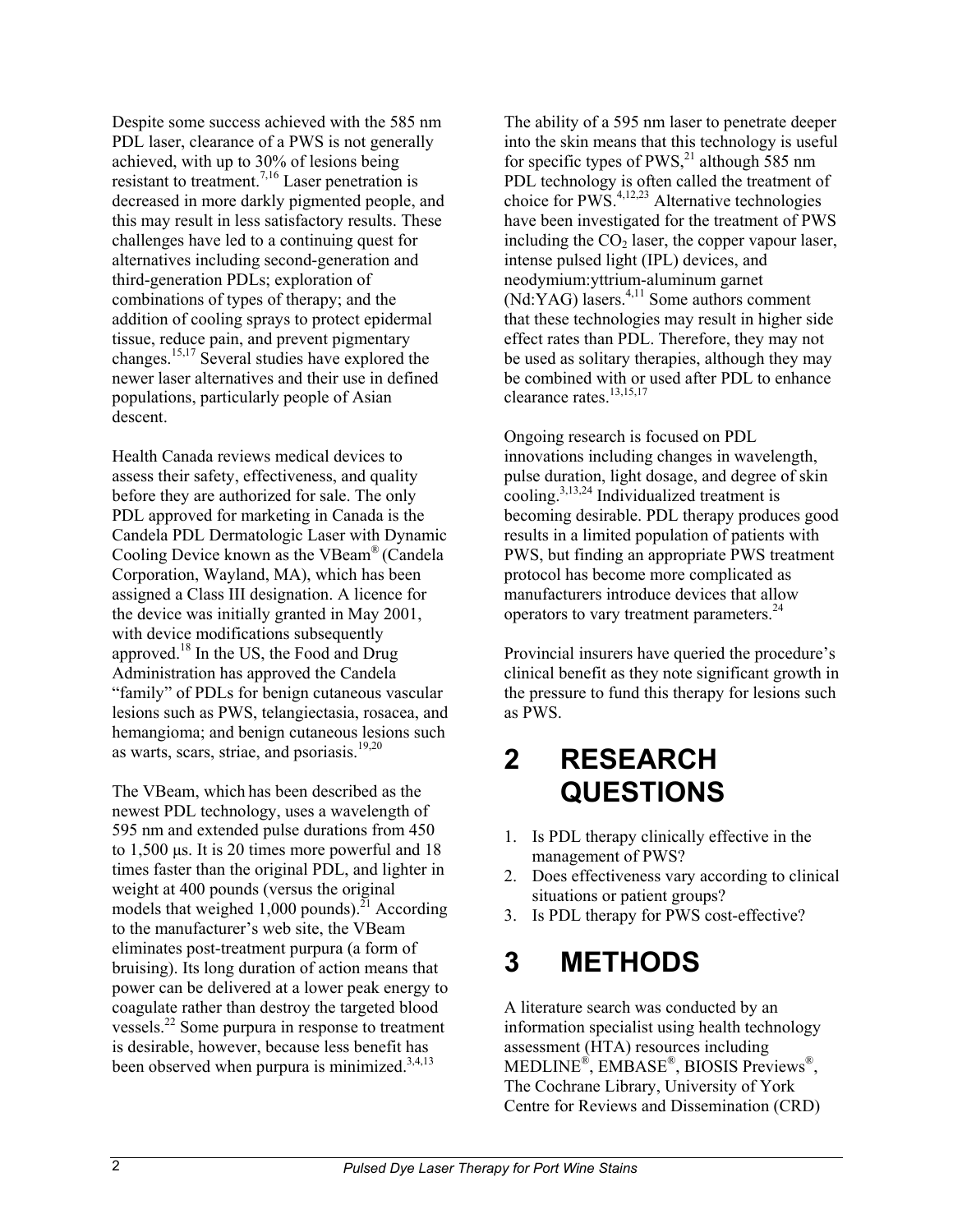databases, ECRI, EuroScan, international HTA agencies, and a focused Internet search.

Because the technology has been in use for decades, it is the topic of a large body of literature. Consequently, the literature search was limited to articles published in English between 2000 and November 2006. The results of the literature search were reviewed, and articles that reported on the use of PDL for PWS were selected, evaluated, and summarized. The draft report was internally reviewed and then externally reviewed by peer reviewers. Subsequent changes to the report were reviewed internally to ensure that reviewers' comments had been appropriately addressed.

## **4 SUMMARY OF FINDINGS**

The literature search resulted in 137 citations, of which 40 were deemed to be relevant. These were reviewed in full text. The 40 articles included 27 clinical studies, 10 reviews, two quasi-systematic reviews, and one quality of life analysis.

#### **4.1 Quasi-systematic reviews**

No rigorous systematic reviews (SRs) or HTAs were located, although two "quasi" SRs were retrieved. In both cases, the authors implied that their reports were SRs or HTAs, although neither is comprehensive or systematic:

- De Borgie *et al.*,<sup>1</sup>
	- o These authors from The Netherlands examined the introduction of PDL for the management of facial PWS in children. They were concerned that PDL had emerged without a systematic evaluation of the associated costs and benefits.
	- o The 10 studies that were reviewed were published between 1989 and 1998, with sample sizes ranging from 12 to 134 children (age range three months to 17 years). The methods for identifying or selecting studies were not described. An evidence table including clinical outcomes was provided. Overall clearance rates of

 $>50\%$  were reported for 73% to 100% of the children in the study.

- o The burden of illness was found to be significant (particularly the psychosocial impact). The authors concluded that PDL treatment of facial PWS in children is justifiable for two reasons: prevention of psychological morbidity and improvements in health status. They observed that children should be treated as young as possible to avoid the disturbances observed between ages 10 and 20 years.
- o The safety and efficacy of PDL were examined as were the factors associated with negative patient outcomes (vessels that were large or deep).
- o No cost-effectiveness studies were located.
- o The authors concluded that the use of 585 nm PDL was a benefit in the treatment of facial PWS among children, but that the introduction and diffusion of the technology had occurred in an uncontrolled manner without the benefit of iterative HTA processes, and as a result, "the field was not prepared to use the technique properly."
- Smit *et al.*,<sup>12</sup>
	- o These authors from the Netherlands examined four indications for PDL: PWS, telangiectasia, scars, and hemangiomas.
	- o The authors located 123 trials of which 71 (58%) reported on PDL for the management of PWS. Among the 71 trials, 54% were prospective, 34% were based on objective measurements, and 24% were controlled. Of the 123 trials, 44 (36%) were selected for inclusion in the review, but neither the number of trials included per clinical condition nor the selection criteria were reported (aside from a preference for larger, controlled, prospective trials based on objective measurements). This lack of detail suggests that a rigorous SR was not completed or was inaccurately reported.
	- o The location of a PWS was predictive for outcome (lesions on the forehead, lateral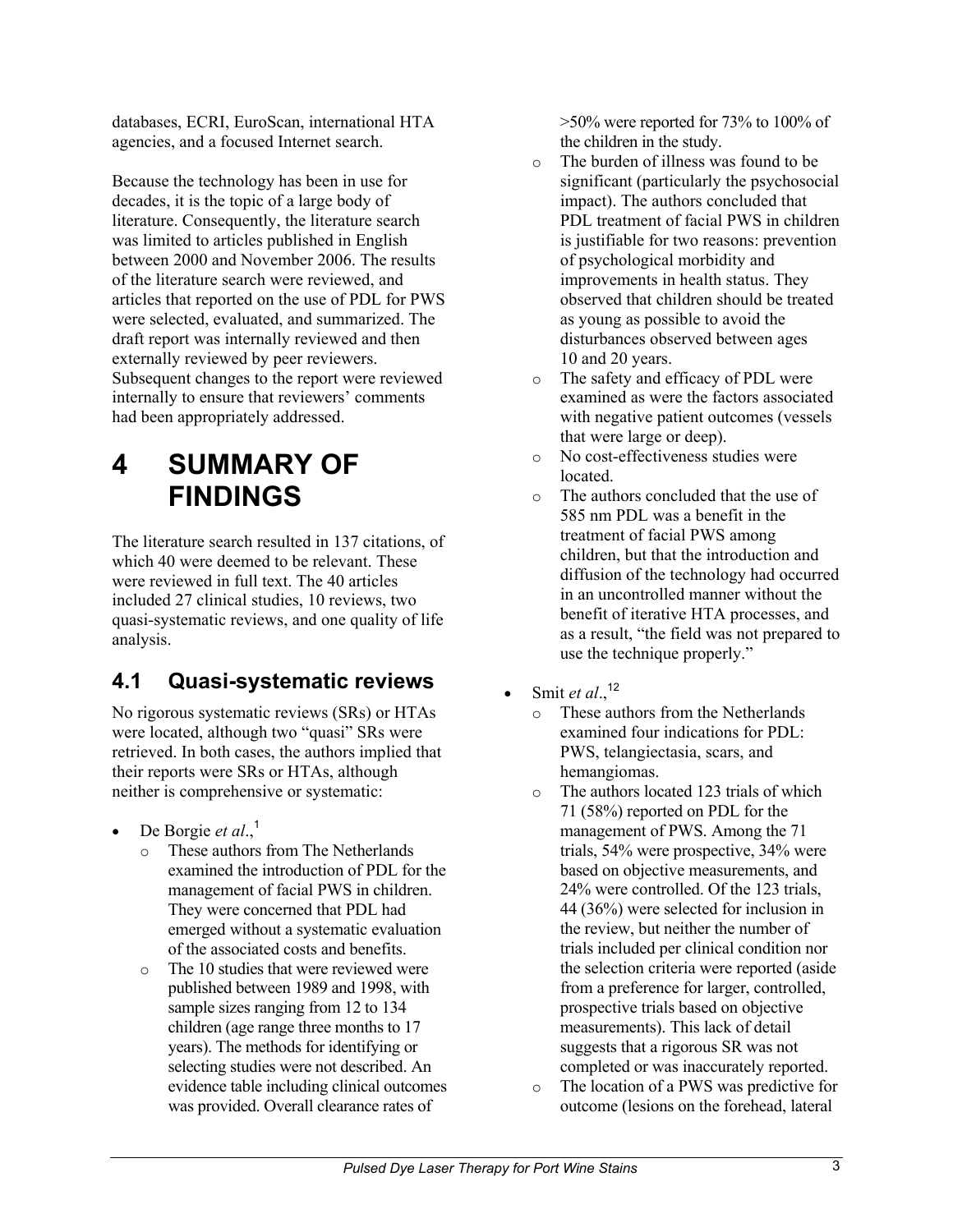face, and neck responded more favourably than those on the central face, lip, chin, dermatome V2 of the face, and the extremities). Although complete clearance was rare (data were not provided), most patients were satisfied with the outcomes. Although the age at treatment did not influence the degree of lesion lightening, early treatment maximized the psychological benefit.

#### **4.2 Clinical studies**

Despite the promising number of studies retrieved, many enrolled small numbers of patients. An analysis of the 27 clinical studies led to the exclusion of 14, based on small samples sizes ( $n \leq 50$ ). This was done to manage the amount of material presented in this rapid review.

The 13 included case series are reported in Table 1 and described in Appendix 1, according to the following groups: 585 nm laser studies  $(six)$ , <sup>6,14,25-28</sup> 595 nm laser studies (two), <sup>29,30</sup> comparative studies (three),  $7,10,31$  and studies examining psychological outcomes (two).<sup>5,8</sup>

Of the 13 included studies, five were prospective case series.<sup>7,25,27,29,30</sup> The remaining eight were retrospective analyses conducted through chart review or survey.5,6,8,10,14,26,28,31

Efficacy was determined to be lightening of PWS colour (versus changes in thickness, size, or texture), thus rendering the lesion less visible.<sup>5</sup> With respect to efficacy, most of the patients in the included studies had results that were categorized as good or excellent, although there were also patients in the majority of studies with minimal responses.

In the five non-comparative case series that examined efficacy, <sup>14,25-27,30</sup> good or excellent results were obtained in 56% to 90% of patients, whereas poor results occurred in 1% to 20% (1% to 7% in studies where the PWS was limited to the face or neck, versus lesions of the trunk that are more resistant). Four of these studies focused on Asian patients.<sup>14,26,27,30</sup> These studies were a result of earlier research that had shown a decreased likelihood of response in those with

more skin pigment (due to absorption of the laser energy by melanin). Two studies $26,27$ showed high rates of good to excellent response in these patients, although the remaining two $14,30$ had lower response rates (56% and 67%).

Impressions of benefit varied between patients and treating dermatologists in a study that compared impressions of outcomes.<sup>27</sup> The dermatologists awarded more favourable scores than did the patients. The main response was in lightening of PWS colour; the texture, size, and height were less likely to respond, a change that was also observed by other researchers.<sup>5</sup>

Patients generally received multiple treatments (three to seven) that were administered at six- to 12-week intervals over ≥1 year. Treatments for adults were generally performed without anesthetic or with the use of topical anesthetic cream. For children, a general anesthetic was more common.

Adverse events (AEs) were mentioned in eight studies,<sup>7,10,14,25,27,29-31</sup> but the topic was not addressed in the remaining five.  $5,6,8,26,28$  AEs were seen as mild and not a deterrent to treatment. Purpura was common and perhaps accepted as the norm, because it was often not described. The same applied to swelling, crusting, and weeping of the lesion, which was explored by Loffeld *et al.*,<sup>29</sup> who examined patient-reported morbidity. Less common but consistently present (when AEs were reported) were increases or decreases in pigmentation, although these consistently resolved within months. Permanent AEs such as scarring or hyper- or hypo-pigmentation (side effects of earlier types of technologies) were not reported in any of the studies.

Recurrence rates were studied by three groups:<sup>6,8,28</sup>

Michel *et al.*<sup>28</sup> in a retrospective survey of 320 patients in Germany (46% response rate), found that 16% of patients had redarkening of their PWS after 585 nm PDL treatment. The recurrence rate did not increase with length of follow-up. No children under age 10 (n=19) experienced a recurrence, suggesting to the authors that treatment at a young age may be beneficial.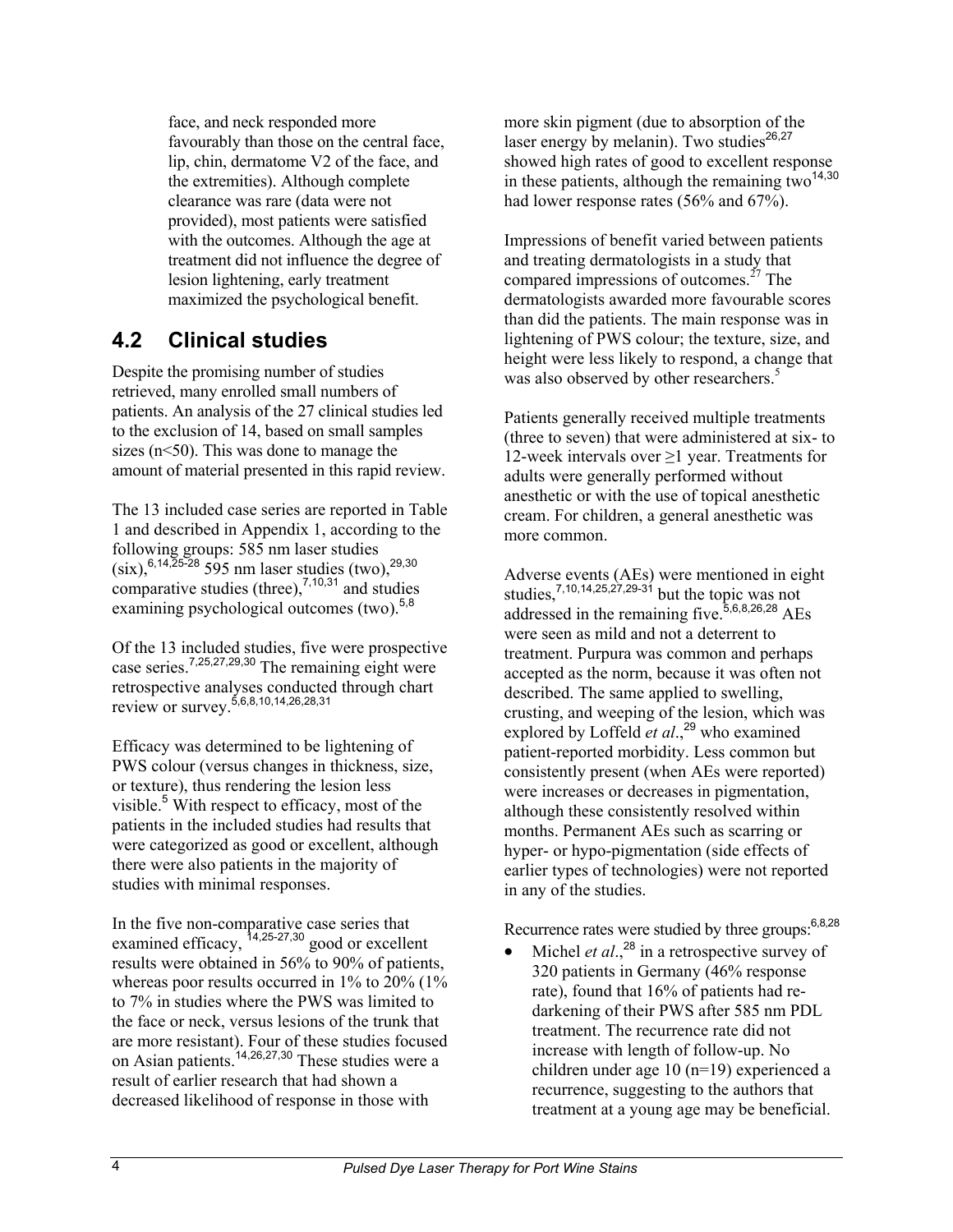| Table 1: List of included studies         |                               |                                        |                                                                                              |                                                   |  |  |  |  |
|-------------------------------------------|-------------------------------|----------------------------------------|----------------------------------------------------------------------------------------------|---------------------------------------------------|--|--|--|--|
| <b>Study</b><br><b>Author</b><br>Location |                               | Design (all case<br>series or surveys) | <b>Patient Group</b>                                                                         | Outcome of Interest*                              |  |  |  |  |
| 585 nm PDL                                |                               |                                        |                                                                                              |                                                   |  |  |  |  |
| Goh et al. <sup>27</sup>                  | Singapore                     | prospective                            | 94 Asian patients with<br>PWS of face or neck                                                | efficacy                                          |  |  |  |  |
| Michel et al. <sup>28</sup>               | Germany                       | retrospective                          | 147 patients surveyed<br>1+ year post-treatment                                              | recurrence rate                                   |  |  |  |  |
| Namba et al. $^{26}$                      | Japan                         | retrospective                          | 543 treated Asian<br>patients                                                                | efficacy                                          |  |  |  |  |
| Wang et al. <sup>14</sup>                 | China                         | retrospective                          | 194 patients, 95% with<br>PWS of face or neck                                                | efficacy                                          |  |  |  |  |
| Bernstein et al. <sup>25</sup>            | <b>US</b>                     | prospective                            | 95 consecutive patients<br>$(104 \text{ areas})$                                             | efficacy                                          |  |  |  |  |
| Soueid & Waters <sup>6</sup>              | England                       | retrospective                          | 94 of 110 (85%)<br>children                                                                  | recurrence rate                                   |  |  |  |  |
| 595 nm with cooling                       |                               |                                        |                                                                                              |                                                   |  |  |  |  |
| Loffeld et al. <sup>29</sup>              | England                       | prospective                            | 51 consecutive patients                                                                      | patient-reported<br>morbidity                     |  |  |  |  |
| Asahina et al. $30$                       | Japan                         | prospective                            | 66 of 77 consecutive<br>adult Asian patients                                                 | efficacy                                          |  |  |  |  |
| <b>Comparisons</b>                        |                               |                                        |                                                                                              |                                                   |  |  |  |  |
| Scherer et al. <sup>7</sup>               | Germany                       | prospective; 585<br>versus long-pulsed | 62 patients with<br>untreated PWS                                                            | efficacy from each<br>wavelength                  |  |  |  |  |
| Chang et al. <sup>31</sup>                | <b>US</b>                     | retrospective; 585<br>versus 595       | 64 Asian patients with<br>PWS of face or neck                                                | efficacy from each<br>wavelength                  |  |  |  |  |
| Verna et al. <sup>10</sup>                | Italy                         | retrospective; 585<br>versus argon     | 108 patients with PWS of<br>face from group of 203                                           | efficacy from each<br>technology                  |  |  |  |  |
|                                           | <b>Mental health outcomes</b> |                                        |                                                                                              |                                                   |  |  |  |  |
| Troilius et al., $8$                      | Sweden                        | retrospective                          | 147 patients treated<br>months to 8 years<br>earlier with PDL<br>(wavelength<br>unspecified) | multiple mental health<br>outcomes                |  |  |  |  |
| Hansen et al. <sup>5</sup>                | <b>US</b>                     | retrospective                          | 55 patients treated mean<br>of 7 years earlier with<br>585 nm PDL                            | mental health outcomes;<br>some clinical outcomes |  |  |  |  |

\*See Appendix 1 for specific outcome measures.

- Troilius *et al.* in Sweden<sup>8</sup> primarily measured psychosocial reactions to the treatment of PWS, but in their survey they also enquired about recurrence rates. Recurrence was reported by 32 of 122 patients (26%), occurring from months to eight years after completion of treatment (50% of patients had been treated with the less successful pre-PDL therapies).
- In England, Soueid and Waters<sup>6</sup> examined recurrence rates through a retrospective audit of children treated at one centre from 1997 to 2000. Of the 94 children included in the data analysis, 15 (16%) experienced recurrence a mean of 31 months after treatment completion. The authors explain this as an inability of current laser therapies to eradicate large or deep vessels, thus allowing a lesion to recur. These authors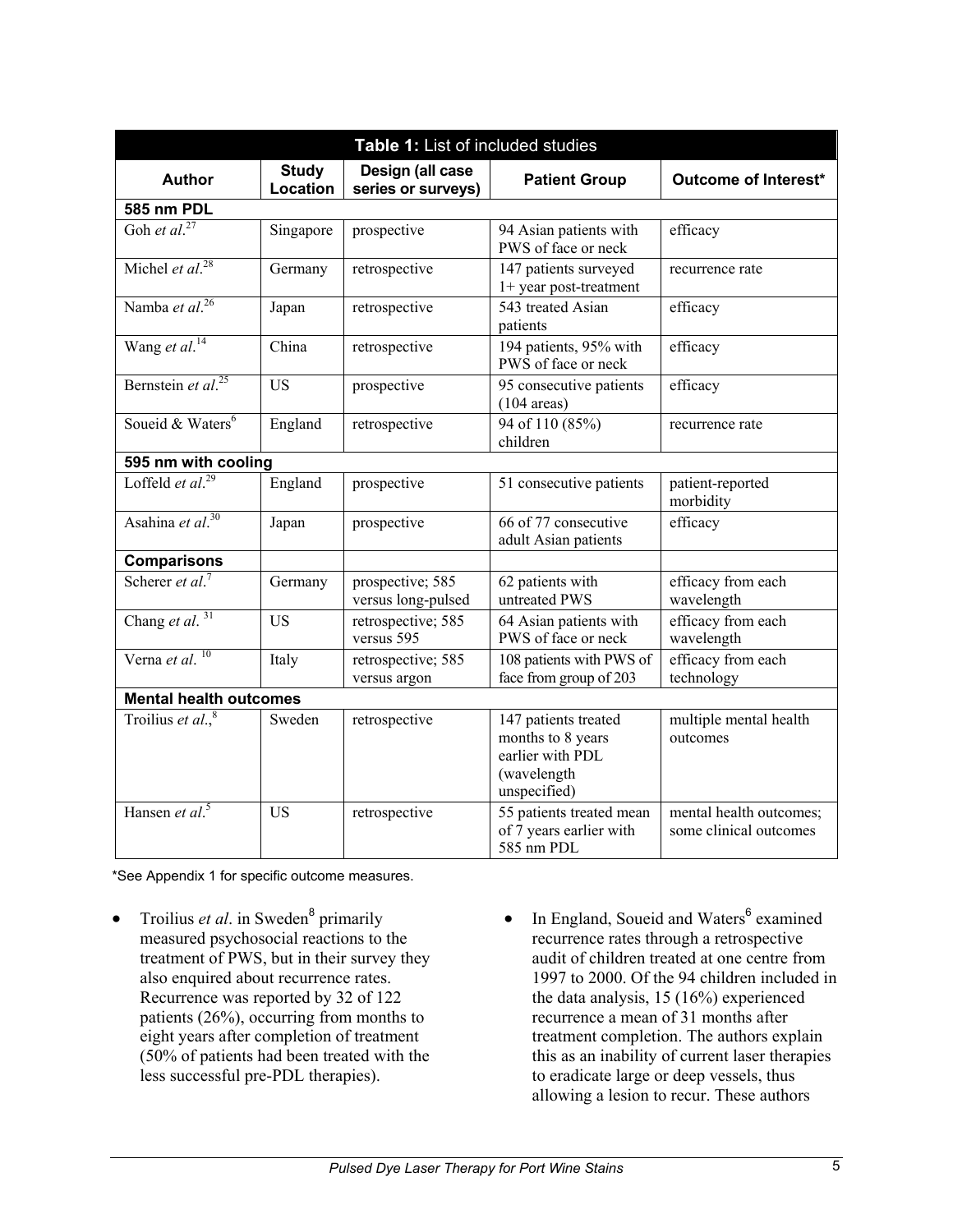urge continuing investigation for new types of treatment to ensure eradication of the vessels causing PSW, because otherwise "most or all of treated PWS [will] eventually re-emerge."

#### **4.3 Economics and costs**

To assess quality of life and the personal value that a treatment has for patients, Schiffner *et al*. from Germany<sup>32</sup> performed willingness-to-pay and time trade-off analyses through a survey of 36 patients treated with PDL for PWS of the face; 25 patients (69%) completed the survey. After treatment, patients were willing to pay an average of 12% of their monthly income and to devote 1.2 hours per day to an imaginary therapy that would relieve them of their complaints. The authors note that these data corresponded to figures from a survey of patients with psoriasis.

A survey of physicians at 34 laser centres in England $33$  revealed that:

- 94% of the centres had PDL technology
- 95% of the physicians considered laser to be the best treatment for PWS (100% for children)
- 95% treated PWS of the head and neck (versus 53% treating the upper limb, 33% the trunk, and 30% the lower limb)
- 81% used general anesthesia at times, particularly for children
- 79% routinely cooled the skin before treatment
- 84% considered two to three months to be the optimal treatment interval.

In their review, De Borgie *et al*.<sup>1</sup> wished to analyze the cost-effectiveness studies of PDL for PWS, but no such studies were located. The authors note that, before a cost-effectiveness analysis can be completed, the clinical effectiveness of a technology must be established. PDL for PSW is complex because the optimal number of treatment sessions, length of each session, length of therapy in months, need for anesthesia, and point at which therapy is discontinued vary among patients.

In one reference to acquisition expense that was located, the typical purchase price was listed as US\$40,000 to US\$90,000.<sup>34</sup> The Candela Corp. 2005 annual report states that "most treatments of vascular lesions cost the patient between \$300 and \$800, depending on the length and the type of procedure." $35$  This cost is per treatment, and multiple treatments are usually required. Costs for training would be a consideration, although these were not mentioned by any authors. Costs would also be incurred for the delivery of general anesthesia if it is used (primarily for pediatric cases).

### **4.4 Limitations of evidence**

Several studies of PDL for PWS published from 2000 to the present were identified in the literature search. According to narrative reviews on the topic, several studies were conducted before 2000. These were not pursued in an attempt to limit the literature to the most recent evidence available, so that this review could be provided to the requestor in the required timeframe. Despite reasonable numbers of studies, these were of weak design, being case series, retrospective surveys, or retrospective chart reviews.

The two studies $^{23,36}$  that included randomization were both small (n=15) and therefore, were excluded from the detailed analysis. The first was a study from Germany<sup>36</sup> that compared 585 nm and 595 nm PDL and two pulse durations, randomizing the 15 enrolled patients to receive different treatments; 585 nm produced superior results. The second was a study from England<sup>23</sup> investigating the optimal gap in treatment time, randomizing the 15 enrolled patients to receive two-week or six-week treatment intervals. Patients receiving treatment every two weeks had better results without suffering more AEs, although the benefit was not quantified.

With a few exceptions, studies were small, analyzing the outcomes of <100 patients. The five studies with  $>100$  patients<sup>8,10,14,26,28</sup> were all retrospective, each research group reviewing the experience at only one institution. Three studies<sup>25,30,31</sup> mentioned the use of blinded assessors where physicians analyzed efficacy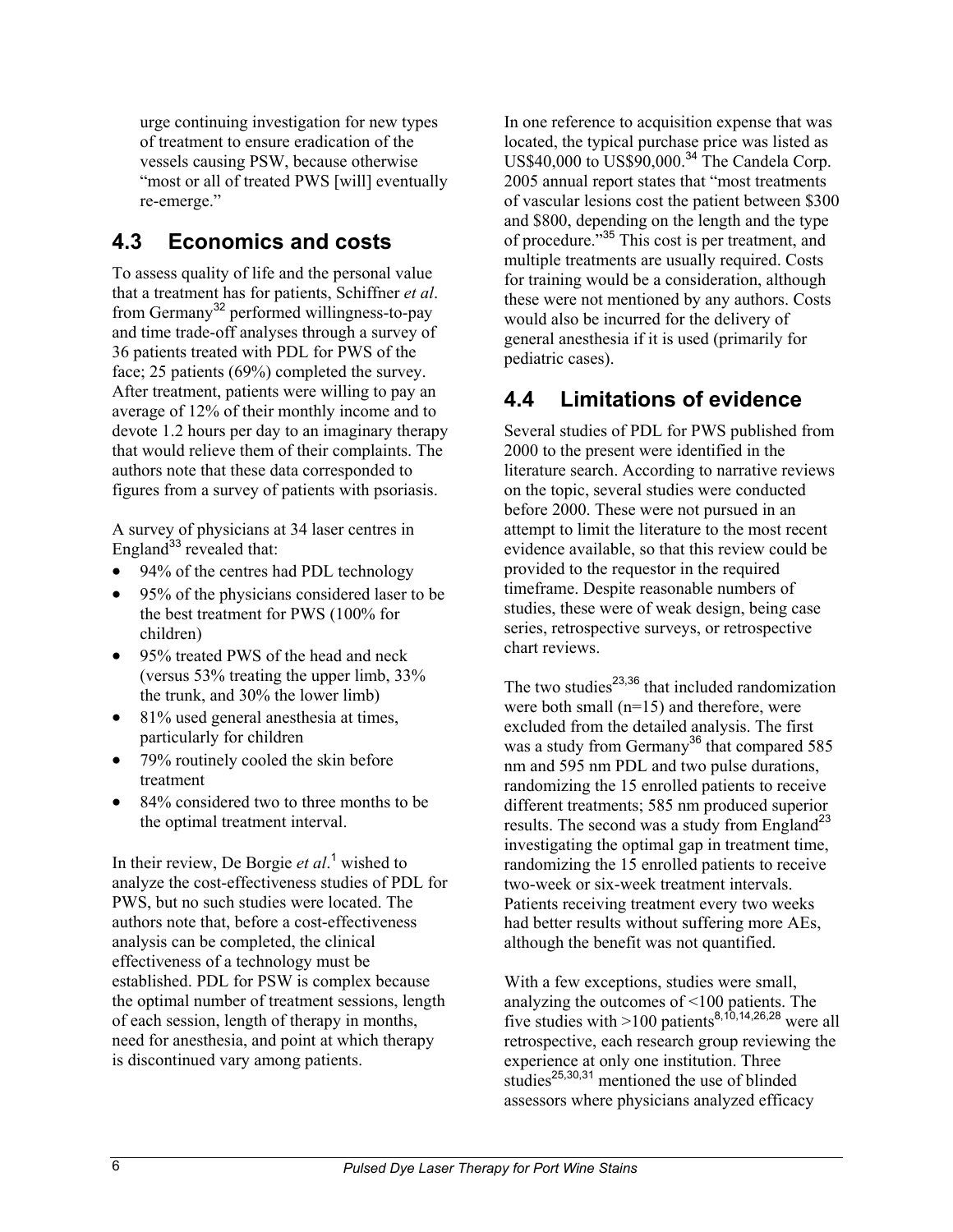using pre- and post-treatment photographs. Common outcome measures were not used across studies, making comparisons difficult.

Subjective measurements (physicians' or patients' impressions of change) were generally used to determine the cosmetic outcomes of treatment. Currie and Monk in England<sup>37</sup> explored this issue, noting that for results from an analysis to be meaningful, "observers must be able to produce results that not only have a small inter-observer variability but are also reproducible." In the Currie and Monk study,  $37$ pre- and post-treatment photographs of the PWS of 20 patients were reviewed by six experts in laser therapy who were blinded to the patients' identities, the scores awarded by each physicianreviewer, and their previous scores. Little agreement was found, emphasizing the problems of using subjective analysis.

The weakness in the subjective assessment of outcomes has led to an exploration of objective measures to determine changes in lesion colour. Four studies<sup>16,38-40</sup> used an objective measurement, often with traditional subjective measurement by physicians. All four studies were excluded from the detailed analysis because of small sample sizes.

- A computer image processing program was used to comparatively analyze lesion color in digitized photographs of PWS pre- and post-treatment.<sup>16</sup>
- A hand-held spectrophotometer with a microprocessor was used to compare preand post-treatment lesion colour.<sup>38,39</sup>
- Objective experimental approaches were used to assess changes in lesion colour, including pre- and post-treatment comparisons of digital images, comparisons of spectrophotometric images, and histology analyses of skin biopsy samples post-treatment.<sup>40</sup>

A relapse or re-darkening of PWS is not uncommon (from 16% to 26% in the studies presented). To measure the rate of recurrence, studies must be of sufficient length to allow this observation to be made. The four prospective studies that examined physician-assessed clinical outcomes<sup>7,25,27,30</sup> reported follow-up

periods of four or six weeks after the last PDL therapy session — too short a time span to allow for recurrence to be tracked. Longer-term studies are needed.

#### **4.5 Limitations of current review**

The evidence on which this review is based was methodologically weak. This review was also limited by the time available for its production and by its need to be brief to enhance uptake and use. By design, this is not a full HTA and therefore, is limited in its scope and rigour. A more rigorous review would include all relevant studies without limitations being placed on publication date or language, or size of patient group. In a detailed HTA report, the quality of studies would be formally evaluated. In addition, cost and coverage data could be obtained from Canadian jurisdictions.

## **5 CONCLUSIONS AND IMPLICATIONS FOR DECISION OR POLICY MAKING**

The studies located for this report were generally of poor quality, most being case series, retrospective reviews, or surveys involving small numbers of patients. Weaknesses were found in reported outcomes because measuring the physical and psychological benefits of PDL therapy is difficult.

Given these limitations, the literature suggests that PDL therapy is beneficial, particularly when compared with the alternatives (including no treatment). Success is greater when patients are treated during childhood or adolescence, and when visible PWS are targeted to limit stigmatization, particularly when related to school attendance. Patients vary in their response to PDL depending on factors such as skin and lesion types, and characteristics.

The elimination of PWS is rare. Some patients will be resistant to current therapies, thus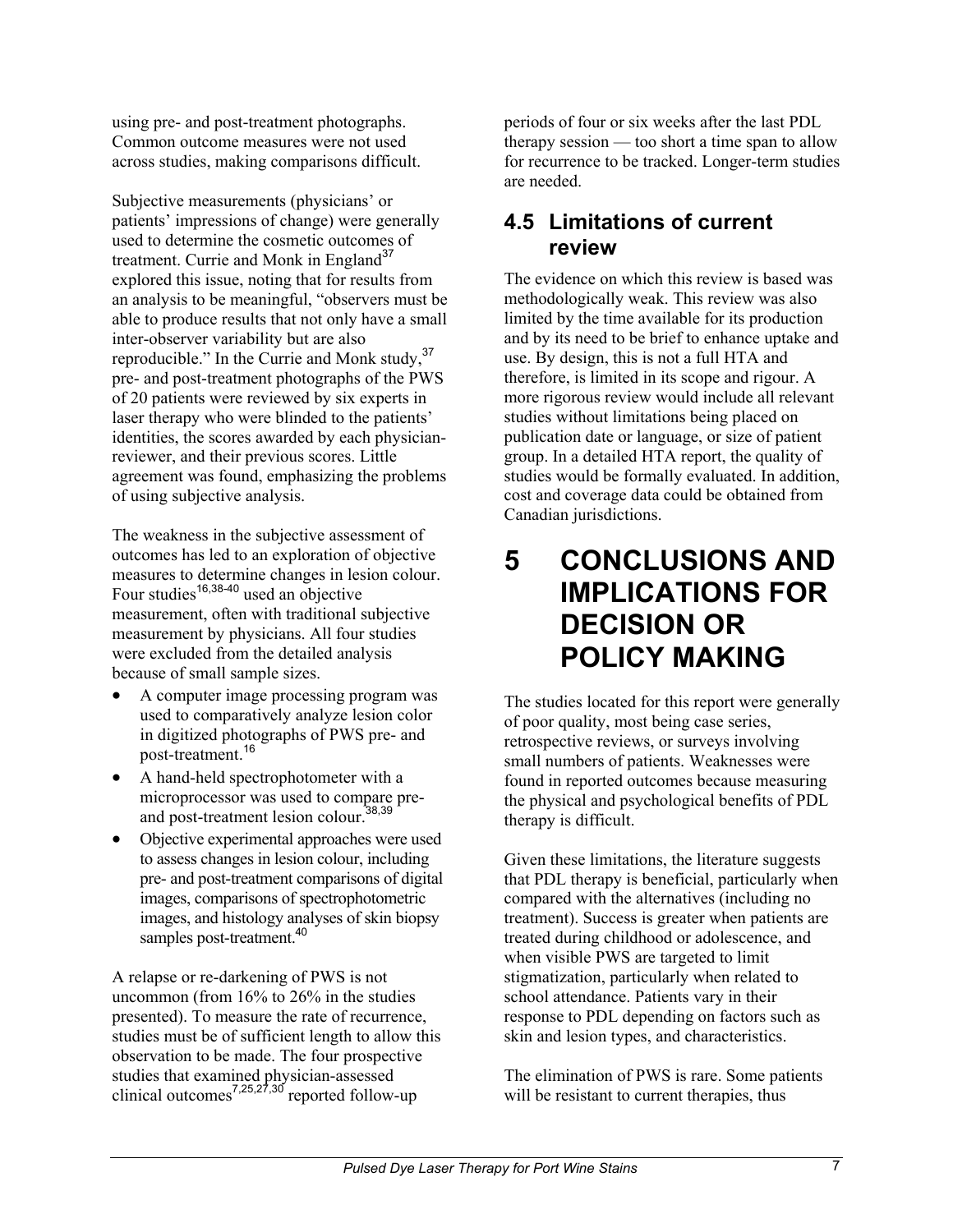receiving no benefit and no satisfaction from them. The focus of therapy is to lighten the colour of a lesion, but its texture, height, and area may be unaffected.<sup>5</sup> Retrospective reviews and surveys show re-darkening of the lesions in  $\geq$ 16% of patients. This number could be higher if follow-up duration is long enough. Studies show that patients can have high expectations and that their assessments of outcomes may be less favourable than those of treating physicians. For this reason, adequate education and counselling are important. Recurrence and resistance to treatment are stimulating the quest for more universally effective therapies.

All patients require multiple PDL sessions, although studies vary in terms of optimal numbers of sessions and length of treatment, and determination of the point at which to cease therapy. The studies in this review reported three to seven treatments at intervals of six- to 12-weeks, but one review mentions studies that have included 19 and 25 treatment sessions per patient.<sup>33</sup> The need for multiple treatments has cost implications. Although most evidence supports PDL for initial therapy, other devices such as Nd:YAG or IPL may be required in addition to PDL to treat residual or resistant PWS.

In summary, the complicating factors in the treatment of PWS include the subjective nature of outcome determination, the uncertainty about how much treatment is enough, the high expectations of patients, differing reactions of different skin types and lesions on different parts of the body, and the ethical difficulties involved in conducting studies of a more rigorous design, e.g., randomized controlled trials of adequate numbers and follow-up.

Coverage decisions regarding PDL therapy for PWS may confront payers with the need to assess the implications of discriminating among potential beneficiaries on the basis of age, ethnicity, or affected body part. It may be difficult to define treatment parameters given the variable characteristics of lesions and potential for recurrence. In addition, cost-effectiveness is unknown as that information is currently unavailable.

## **6 REFERENCES**

- 1. De Borgie CA, Bossuyt PM, van der Horst CM, van Gemert MJ. Introduction of the flash-lamp pulsed-dye laser treatment of facial port-wine stains in childhood: a case of health care technology assessment. *Lasers Surg Med* 2001;28(2):182-9.
- 2. Lam SM, Williams EF, III. Practical considerations in the treatment of capillary vascular malformations, or port wine stains. *Facial Plast Surg* 2004;20(1):71-6.
- 3. Hamilton MM. Laser treatment of pigmented and vascular lesions in the office. *Facial Plastic Surg* 2004;20(1):63-9.
- 4. Kelly KM, Choi B, McFarlane S, Motosue A, Jung B, Khan MH, et al. Description and analysis of treatments for port-wine stain birthmarks. *Arch Facial Plastic Surg* 2005;7(5):287-94.
- 5. Hansen K, Kreiter CD, Rosenbaum M, Whitaker DC, Arpey CJ. Long-term psychological impact and perceived efficacy of pulsed-dye laser therapy for patients with port-wine stains. *Dermatol Surg* 2003;29(1):49-55.
- 6. Soueid A, Waters R. Re-emergence of port wine stains following treatment with flashlamp-pumped dye laser 585 nm. *Ann Plast Surg* 2006;57(3):260-3.
- 7. Scherer K, Lorenz S, Wimmershoff M, Landthaler M, Hohenleutner U. Both the flashlamp-pumped dye laser and the longpulsed tunable dye laser can improve results in port-wine stain therapy. *Br J Dermatol* 2001;145(1):79-84.
- 8. Troilius A, Wrangsjö B, Ljunggren B. Patients with port-wine stains and their psychosocial reactions after photothermolytic treatment. *Dermatol Surg* 2000;26(3):190-6.
- 9. Weinstein JM, Chamlin SL. Quality of life in vascular anomalies. *Lymphatic Research & Biology* 2005;3(4):256-9.
- 10. Verna G, Pedrale R, Kefalas N, Fava F, Devalle L, Baglioni E, et al. Treatment of port-wine stains: A comparative study of the argon and pulsed dye laser based on our clinical experience. *Riv Ital Chir Plast* 2003;35(3-4):117-20.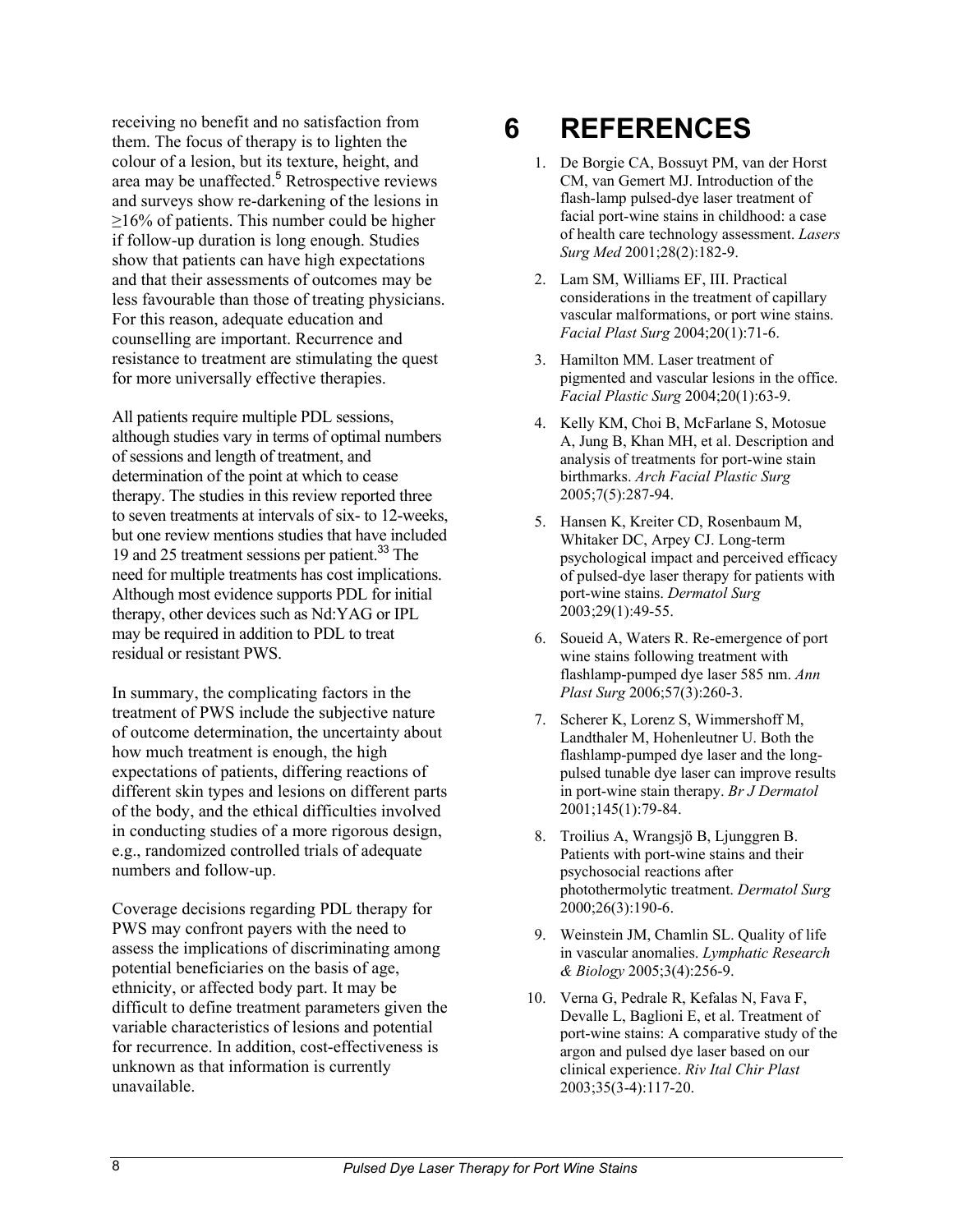- 11. Laser treatment for skin problems. *Drug & Therapeutics Bulletin* 2004;42(10):73-6.
- 12. Smit JM, Bauland CG, Wijnberg DS, Spauwen PHM. Pulsed dye laser treatment, a review of indications and outcome based on published trials. *Br J Plast Surg* 2005;58(7):981-7.
- 13. Rothfleisch JE, Kosann MK, Levine VJ, Ashinoff R. Laser treatment of congenital and acquired vascular lesions. A review. *Dermatol Clin* 2002;20(1):1-18.
- 14. Wang H, Wang J, Jin H, Wen S, Jiang G. Flashlamp-pumped pulsed dye laser in treatment of port-wine stains 36. *Chin Med Sci J* 2001;16(1):56-8.
- 15. Lanigan SW, Taibjee SM. Recent advances in laser treatment of port-wine stains. *Br J Dermatol* 2004;151(3):527-33.
- 16. Yong-Gee SA, Kurwa HA, Barlow RJ. Objective assessment of port-wine stains following treatment with the 585 nm pulsed dye laser. *Australas J Dermatol* 2001;42(4):243-6.
- 17. Loo WJ, Lanigan SW. Recent advances in laser therapy for the treatment of cutaneous vascular disorders. *Lasers Med Sci* 2002;17(1):9-12.
- 18. *Medical devices active license listing*  [database online]. Ottawa: Medical Devices Bureau, Therapeutic Products Directorate, Health Canada; 2006. Available: http://www.mdall.ca/ (accessed 2006 Nov 21).
- 19. *Pulsed Dye Laser Treatment*. [Clinical Policy Bulletins no. 0559]. Hartford (CT): Aetna; 2006 Oct 13. Available: http://www.aetna.com/cpb/medical/data/500 599/0559.html (accessed 2006 Dec 8).
- 20. Center for Devices and Radiological Health, U.S. Food and Drug Administration. *510(k) summary: Candela family of pulsed dye lasers pigmented lesion handpiece accessory (K051359)*. Rockville (MD): The Center; 2005 Jul 13. Available: http://www.fda.gov/cdrh/pdf5/K051359.pdf (accessed 2006 Dec 11).
- 21. Dover JS. Perspectives on innovations in pulsed dye laser development. In: [*Vbeam studies and publications*]. Wayland (MA): Candela Corporation; 2003. Clinical paper no. 3. Available:

http://www.candelalaser.com/files/docs/Cli nicalPapers/0920-15-0035.pdf.

- 22. Vbeam highlights. In: *Candela Corporation*  [Web site]. Wayland (MA): Candela Corporation; 2006. Available: http://www.candelalaser.com/products/inde x.cfm?task=vbeam (accessed 2006 Dec 11).
- 23. Tomson N, Lim SP, Abdullah A, Lanigan SW. The treatment of port-wine stains with the pulsed-dye laser at 2-week and 6-week intervals: a comparative study. *Br J Dermatol* 2006;154(4):676-9.
- 24. Kono T, Groff WF, Sakurai H. Treatment of port wine stains with the pulse dye laser. *Ann Plast Surg* 2006;56(4):460-3.
- 25. Bernstein EF, Brown DB. Efficacy of the 1.5 millisecond pulse-duration, 585 nm, pulsed-dye laser for treating port-wine stains. *Lasers Surg Med* 2005;36(5):341-6.
- 26. Namba Y, Mae O, Ao M. The treatment of port wine stains with a dye laser: a study of 644 patients. *Scand J Plast Reconstr Surg Hand Surg* 2001;35(2):197-202.
- 27. Goh CL. Flashlamp-pumped pulsed dye laser (585nm) for the treatment of portwine stains. A study of treatment outcome in 94 Asian patients in Singapore. *Singapore Med J* 2000;41(1):24-8.
- 28. Michel S, Landthaler M, Hohenleutner U. Recurrence of port-wine stains after treatment with the flashlamp-pumped pulsed dye laser. *Br J Dermatol* 2000;143(6):1230-4.
- 29. Loffeld A, Zaki I, Abdullah A, Lanigan S. Study of patient-reported morbidity following V-beam pulsed-dye laser treatment of port wine stains. *Lasers Med Sci* 2005;20(3-4):114-6.
- 30. Asahina A, Watanabe T, Kishi A, Hattori N, Shirai A, Kagami S, et al. Evaluation of the treatment of port-wine stains with the 595 nm long pulsed dye laser: a large prospective study in adult Japanese patients. *J Am Acad Dermatol* 2006;54(3):487-93.
- 31. Chang CJ, Kelly KM, Van Gemert MJC, Nelson JS. Comparing the effectiveness of 585-nm vs. 595-nm wavelength pulsed dye laser treatment of port wine stains in conjunction with cryogen spray cooling. *Lasers Surg Med* 2002;31(5):352-8.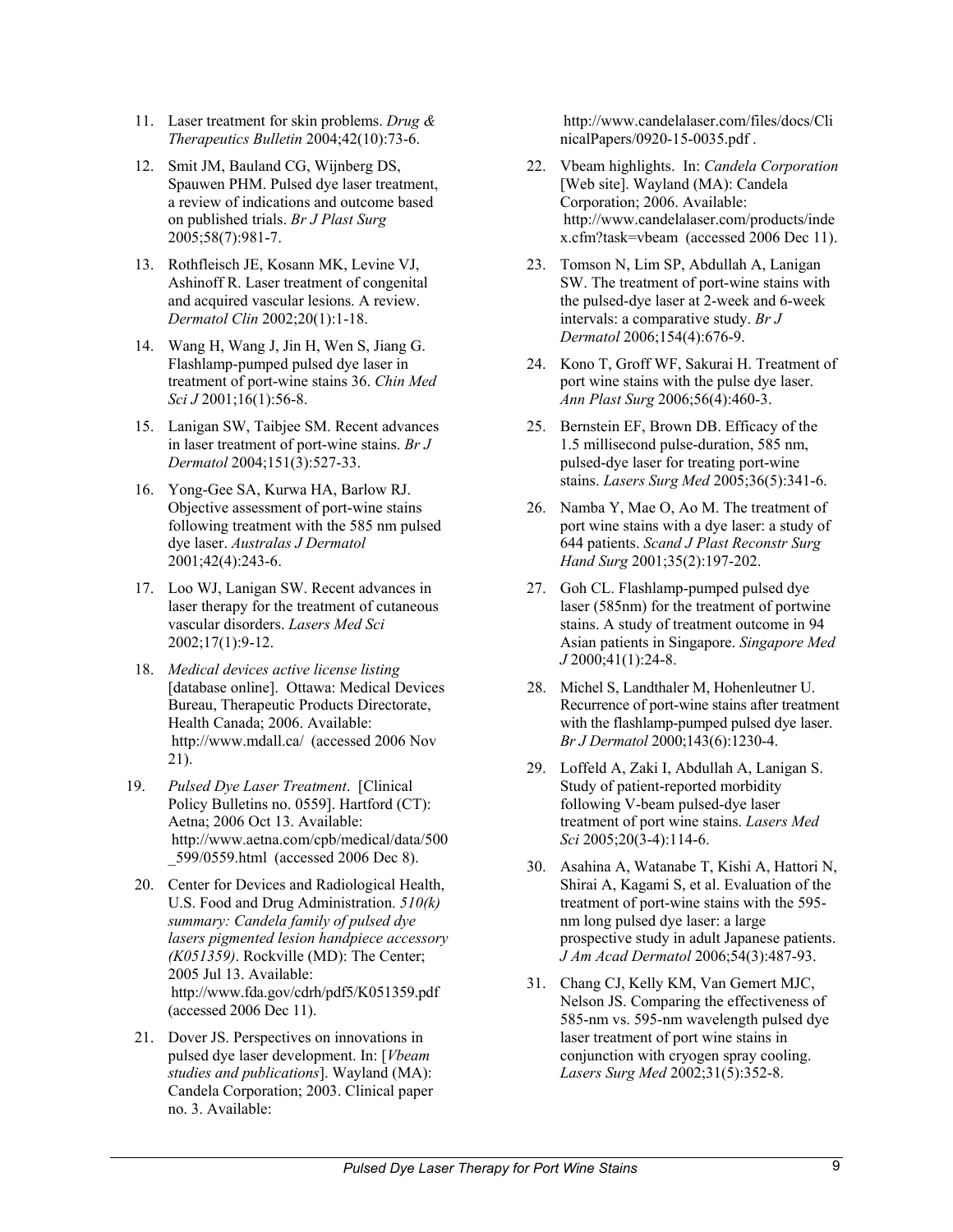- 32. Schiffner R, Brunnberg S, Hohenleutner U, Stolz W, Landthaler M. Willingness to pay and time trade-off: useful utility indicators for the assessment of quality of life and patient satisfaction in patients with port wine stains. *Br J Dermatol* 2002;146(3):440-7.
- 33. Mahendran R, Sheehan-Dare RA. Survey of the practices of laser users in the UK in the treatment of port wine stains. *J Dermatolog Treat* 2004;15(2):112-7.
- 34. Lasers, dye, dermatologic [UMDNS #18-206]. In: *ECRI Sourcebase* [database online]. Plymouth Meeting (PA): ECRI; 2006.
- 35. *Candela: annual report 2005*. Wayland (MA): Candela Corporation; 2005 Oct. Available: http://www.candelalaser.com/about/annRep ort2005.pdf (accessed 2006 Dec 11).
- 36. Greve B, Raulin C. Prospective study of port wine stain treatment with dye laser: comparison of two wavelengths (585 nm vs.

595 nm) and two pulse durations (0.5 milliseconds vs. 20 milliseconds). *Lasers Surg Med* 2004;34(2):168-73.

- 37. Currie CL, Monk BE. Can the response of port-wine stains to laser treatment be reliably assessed using subjective methods? *Br J Dermatol* 2000;143(2):360-4.
- 38. Bernstein EF. High-energy 595 nm pulsed dye laser improves refractory port-wine stains. *Dermatol Surg* 2006;32(1):26-33.
- 39. Chiu CH, Chan HH, Ho WS, Yeung CK, Nelson JS. Prospective study of pulsed dye laser in conjunction with cryogen spray cooling for treatment of port wine stains in Chinese patients. *Dermatol Surg* 2003;29(9):909-15.
- 40. Yang MU, Yaroslavsky AN, Farinelli WA, Flotte TJ, Rius-Diaz F, Tsao SS, et al. Longpulsed neodymium:yttrium-aluminumgarnet laser treatment for port-wine stains. *J Am Acad Dermatol* 2005;52(3:Pt:1):t-90.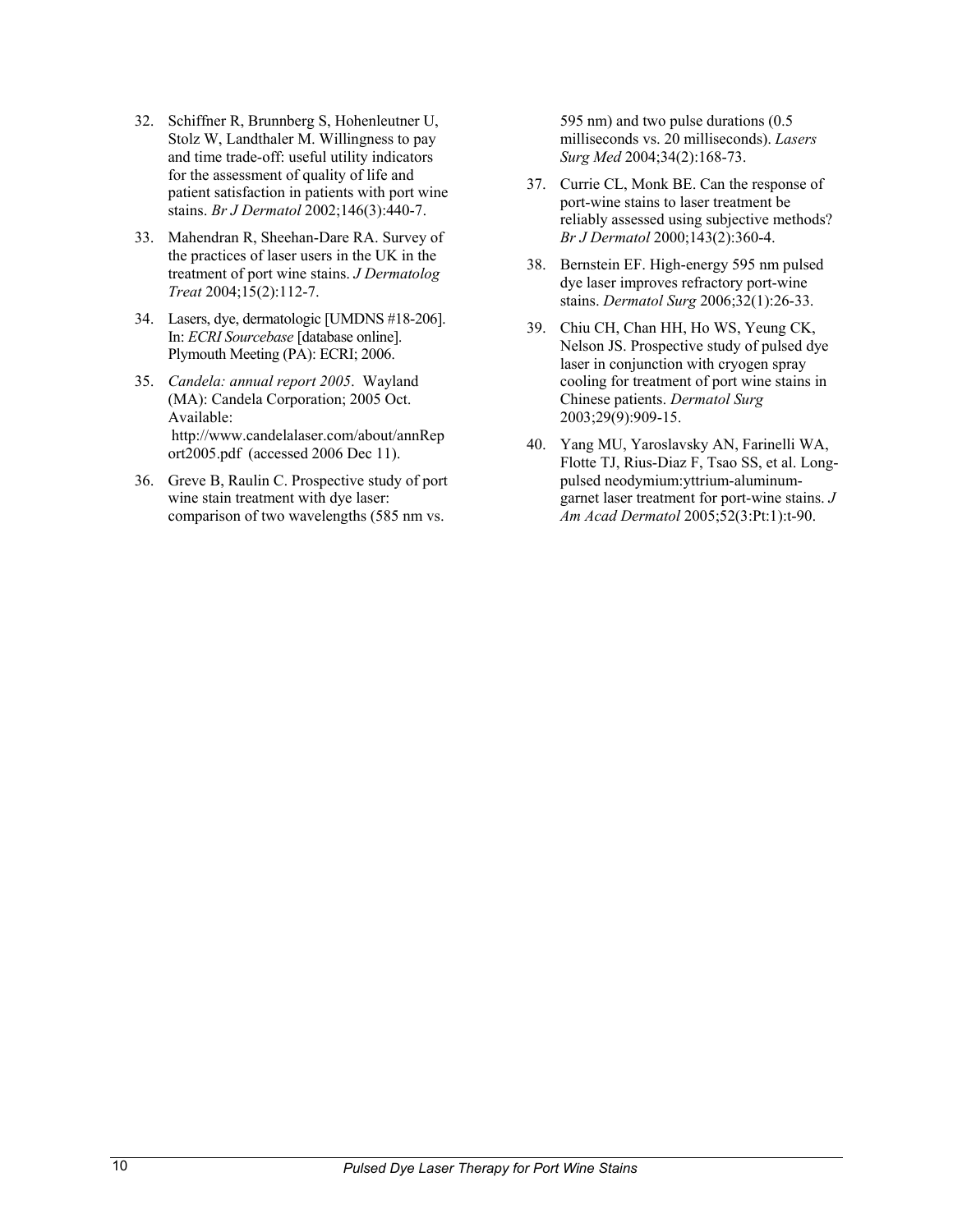## **APPENDIX 1: DETAILS OF INCLUDED CLINICAL STUDIES**

| Author;<br><b>Study Design;</b>                                                           | <b>Intervention</b>                                                                              | <b>Patient Group</b>                                                                                                                                                                                                                                                                   | <b>Outcome</b><br><b>Measures</b>                                                                                                                                         | <b>Results and AEs</b>                                                                                                                                                                                                                                                                                                                                                   | <b>Conclusions</b>                                                                                                                                                                                                  |
|-------------------------------------------------------------------------------------------|--------------------------------------------------------------------------------------------------|----------------------------------------------------------------------------------------------------------------------------------------------------------------------------------------------------------------------------------------------------------------------------------------|---------------------------------------------------------------------------------------------------------------------------------------------------------------------------|--------------------------------------------------------------------------------------------------------------------------------------------------------------------------------------------------------------------------------------------------------------------------------------------------------------------------------------------------------------------------|---------------------------------------------------------------------------------------------------------------------------------------------------------------------------------------------------------------------|
|                                                                                           |                                                                                                  |                                                                                                                                                                                                                                                                                        |                                                                                                                                                                           |                                                                                                                                                                                                                                                                                                                                                                          |                                                                                                                                                                                                                     |
| 585 nm PDL<br>Goh et al.; $27$<br>prospective case<br>series; $\geq$ 1 year<br>follow-up  | 585 nm PDL<br>(Candela Corp.)<br>at 8 to 12-week<br>intervals under<br>topical anesthesia        | n=94 Asian<br>patients in<br>Singapore with<br>PWS of face or<br>neck; 78%<br>female; mean age<br>26.4 years (range<br>1 to 58)                                                                                                                                                        | efficacy:<br>improvement as<br>per opinions of<br>patient and<br>treating MD<br>(dermatologist);<br>mean number of<br>laser treatments<br>required                        | improvement % (as per<br>patient versus MD):<br>excellent=22 versus 36;<br>good=61 versus 50;<br>fair=10 versus 13; same=6<br>versus 1; mean number of<br>treatments=4; AEs were<br>transient mild<br>pigmentation and residual<br>erythema; no scarring                                                                                                                 | >80% of patients had<br>good or excellent<br>response; patients had<br>higher expectations<br>than MDs; macular<br>and lighter coloured<br>lesions responded<br>better than papular,<br>nodular, or dark<br>lesions |
| Michel et al.; $\frac{28}{3}$<br>retrospective case<br>series; $\geq$ 1 year<br>follow-up | 585 nm PDL<br>(Candela Corp.)<br>at 6 to 8-week<br>intervals                                     | 147 treated<br>patients<br>responding to<br>survey $\geq 1$ year<br>after treatment<br>completion<br>(survey response<br>46%); 61%<br>female; mean age<br>at treatment end<br>28 years (range 3<br>to 73); response<br>rate excellent 8%,<br>good 40%,<br>moderate 41%,<br>poor $11\%$ | recurrence rate:<br>influence of age<br>on recurrence rate;<br>mean number of<br>laser treatments;<br>mean years of<br>treatment required                                 | 16% had partial PWS<br>re-darkening, mostly<br>those with purple<br>lesions initially; those<br>treated at younger age<br>had fewer recurrences<br>(mean age 21 versus 29,<br>$p=0.016$ , age <10<br>$(n=19)$ =no recurrences;<br>mean number of<br>treatments= $6.9 \pm 5.0$ ;<br>years of<br>treatment= $1.7 \pm 1.1$                                                  | PWS recurrences<br>occurred in 16% of<br>patients but<br>recurrence did not<br>occur when patients<br>treated under age 10<br>and mean age in<br>non-recurrence<br>group was younger<br>than in recurrence<br>group |
| Namba et al.; $^{26}$<br>retrospective case<br>series; $\geq$ 1 year<br>follow-up         | 585 nm PDL<br>(Candela Corp.);<br>topical anesthesia<br>for children, none<br>for adults         | 543 treated Asian<br>patients $\geq$ 1 year<br>after treatment<br>completion; mean<br>age at treatment<br>start 21 years<br>(range 3 months<br>to 93 years);<br>>50% of lesions<br>on face; $>25\%$<br>had previous<br>therapy (various)                                               | efficacy by PWS<br>location, as sum<br>of improvement<br>assessed by<br>patient and MD;<br>factors affecting<br>therapy's efficacy;<br>mean number of<br>laser treatments | efficacy (excellent,<br>good, poor): PWS of<br>face 52, 39, 9; PWS of<br>trunk 39, 51, 10; PWS<br>of extremities 12, 68,<br>20; more treatments for<br>large lesions and<br>patients with previous<br>treatments; PWS<br>location affected<br>outcome; younger<br>patients had better<br>results; mean number of<br>treatments=6 PWS for<br>face, 9 upper<br>extremities | improvement<br>common but not<br>complete and<br>affected by PWS<br>location (benefits for<br>face>extremities><br>trunk); lesion size;<br>patient age; and<br>prior treatment<br>experience                        |
| Wang et $al$ : <sup>14</sup><br>retrospective case<br>series                              | 585 nm PDL<br>(Synosure Corp.),<br>4 to 12-week<br>intervals; topical<br>anesthesia as<br>needed | 194 consecutive<br>Asian patients; 63%<br>female; mean age<br>26 years (range<br>1 month to 60<br>years); 90 children,<br>104 adults; 95%<br>lesions on head and<br>neck; mean lesion<br>size $42 \text{ cm}^2$                                                                        | efficacy:<br>determined by<br>comparing lesion<br>lightening to pre-<br>treatment photo;<br>mean number of<br>laser treatments                                            | improvement excellent<br>8%, good 48%, fair<br>37%, poor, 7%; mean<br>number of<br>treatments=3.6; AEs<br>include pigmentation in<br>3% (transient)                                                                                                                                                                                                                      | good or excellent<br>responses found in<br>56% of patients with<br>low rate of AEs                                                                                                                                  |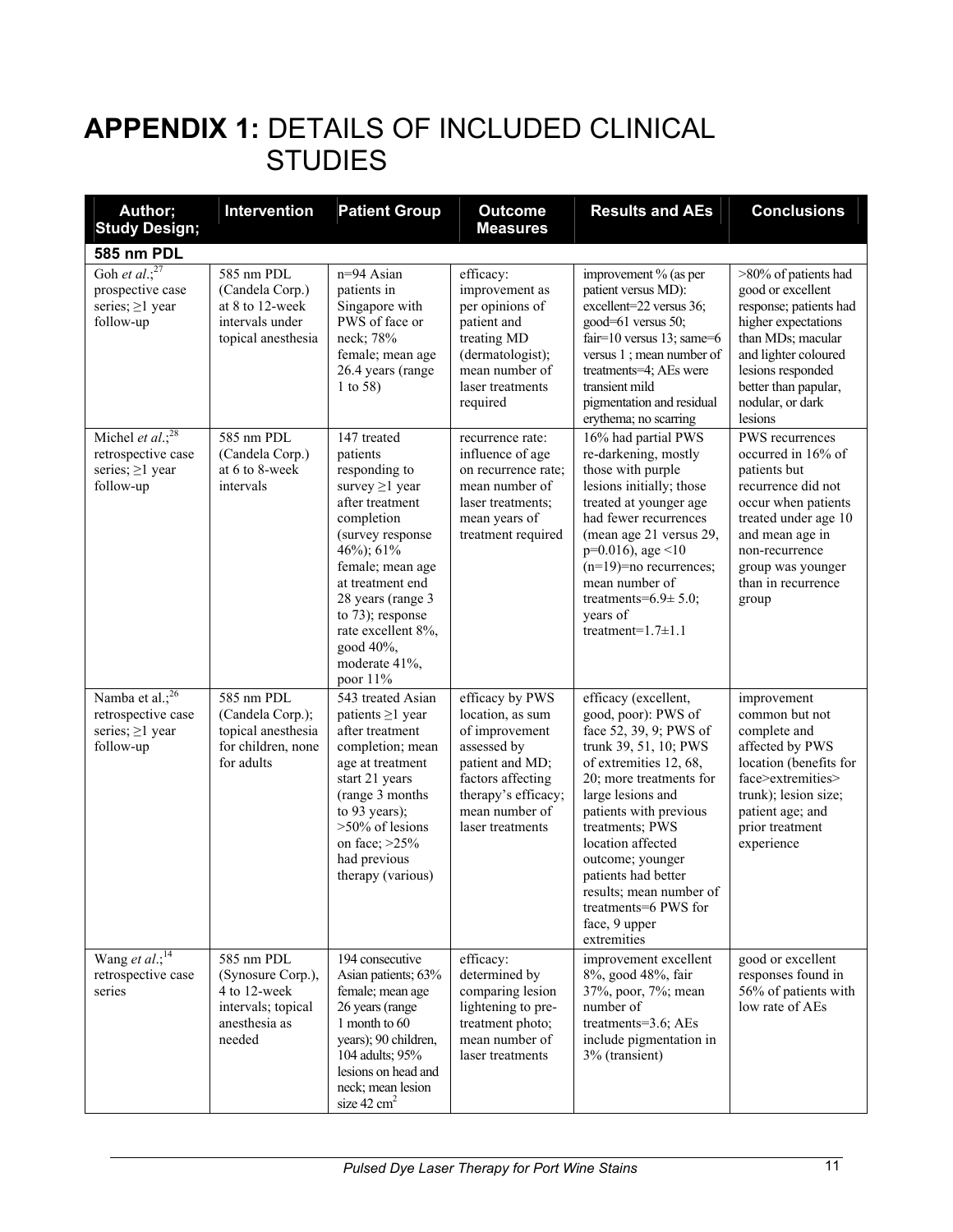| Author;<br><b>Study Design;</b>                                                | Intervention                                                                                                                                                                                   | <b>Patient Group</b>                                                                                                                                                                                                                                 | <b>Outcome</b><br><b>Measures</b>                                                                                                                                                               | <b>Results and AEs</b>                                                                                                                                                                                                                                                                                                                                                                                                  | <b>Conclusions</b>                                                                                                                                                                     |
|--------------------------------------------------------------------------------|------------------------------------------------------------------------------------------------------------------------------------------------------------------------------------------------|------------------------------------------------------------------------------------------------------------------------------------------------------------------------------------------------------------------------------------------------------|-------------------------------------------------------------------------------------------------------------------------------------------------------------------------------------------------|-------------------------------------------------------------------------------------------------------------------------------------------------------------------------------------------------------------------------------------------------------------------------------------------------------------------------------------------------------------------------------------------------------------------------|----------------------------------------------------------------------------------------------------------------------------------------------------------------------------------------|
| Bernstein et al.; <sup>25</sup><br>prospective case<br>series                  | 585 nm PDL<br>with cryogen<br>cooling spray<br>(Candela Corp.),<br>$6-$ to 10-week<br>intervals; pulse<br>interval 1.5 µs<br>(versus prior<br>devices that used<br>$0.4 \text{ }\mu\text{s}$ ) | 95 consecutive<br>patients (104<br>distinct areas);<br>mean age 34 years<br>(range 9 to 74);<br>PWS location<br>head and neck<br>65%, extremities<br>30%, trunk 5%;<br>20% had failed<br>previous<br>treatment with<br>earlier laser<br>technologies | efficacy: pre- and<br>post-treatment<br>photos<br>subjectively<br>estimated by<br>blinded MD and<br>by dermal<br>spectrometer<br>(degree of<br>erythema); mean<br>number of laser<br>treatments | subjective assessment:<br>66% mean improvement<br>(range 15% to 100%);<br>$\geq$ 50%, 88%; $\geq$ 75%, 43%;<br>$\geq$ 90%, 16%; 100%; 5%;<br>spectrometer reading<br>showed 69% decrease in<br>erythema across<br>treatment group; mean<br>number of<br>treatments=3.7 for<br>previously untreated;<br>4 for previously treated                                                                                         | authors concluded<br>that response to PDL<br>(longer pulse)<br>duration than<br>previous)<br>satisfactory,<br>including results for<br>previously<br>unresponsive lesions              |
| Soueid and<br>Waters; <sup>6</sup><br>retrospective case<br>series             | 585 nm PDL<br>every 4.8 months<br>on average (mean<br>number of<br>sessions $6.2$ )                                                                                                            | $n=94$ of 110<br>$(85%)$ children<br>receiving PDL for<br>PWS between<br>1997 and 2000<br>(16 excluded<br>because of lack of<br>follow-up,<br>records)                                                                                               | recurrence rate                                                                                                                                                                                 | 15 (16%) patients had<br>PWS re-darkening and<br>commenced treatment<br>again; for these<br>children, age range at<br>start of initial treatment<br>7 months to 15 years;<br>10 females, 5 males;<br>14 Caucasian, 1 Asian;<br>14 PWS on face or head<br>(13 on cheek); gap<br>between initial and<br>re-treatment 17 to<br>59 months (mean<br>31 months)                                                               | proportion of PDL-<br>treated PWS will<br>recur, possibly<br>because of failure to<br>eliminate all affected<br>vessels initially,<br>therefore, long-term<br>follow-up<br>recommended |
| 595 nm PDL with cooling                                                        |                                                                                                                                                                                                |                                                                                                                                                                                                                                                      |                                                                                                                                                                                                 |                                                                                                                                                                                                                                                                                                                                                                                                                         |                                                                                                                                                                                        |
| Loffeld et al.; $29$<br>prospective case<br>series,<br>questionnaire-<br>based | 595 nm PDL with<br>cooling (V-beam;<br>Candela Corp.);<br>general anesthesia<br>for children;<br>topical for some<br>adults                                                                    | 51 consecutive<br>patients; 70%<br>female; mean age<br>30 years (range 1<br>to 67); PWS on<br>face 74%                                                                                                                                               | patient-reported<br>morbidity                                                                                                                                                                   | reported AEs of<br>bruising 94% (up to<br>27 days, median 8<br>days); swelling 80% (up<br>to 14 days, median 2<br>days); crusting 47% (up<br>to 36 days, median<br>5 days); weeping 12%<br>(up to 2 days, median<br>$2 \text{ days}$ )                                                                                                                                                                                  | results compared<br>with previous study<br>of 585 nm PDL;<br>595 nm appeared to<br>be tolerated better,<br>although detailed<br>data comparisons not<br>possible                       |
| Asahina et $\overline{al.^{30}}$<br>prospective case<br>series                 | 595 nm PDL<br>with cooling (V-<br>beam; Candela<br>Corp.); 8-week<br>intervals $\times$ 4;<br>topical anesthesia<br>as needed                                                                  | n=66 of 77<br>consecutive adult<br>patients (10 did<br>not complete<br>study, although<br>not because of<br>AEs); 71%<br>female; mean age<br>39 years (range 20<br>to $73$ ); PWS on<br>face or neck 53%                                             | efficacy: pre- and<br>post-treatment<br>photos<br>subjectively<br>assessed; factors<br>influencing<br>efficacy                                                                                  | after 4 treatments,<br>rating of improvement:<br>excellent 15%; good<br>52%; fair 29%; poor<br>5%; improvement lower<br>for pink or purple PWS<br>(versus red), and lesion<br>on leg (versus face,<br>trunk, or arm); factors<br>not predictive included<br>sex, age, lesion size,<br>skin type, presence of<br>lesion hypertrophy; AEs<br>included transient<br>purpura (76%), mild<br>pigment changes (6%<br>to $17%$ | authors concluded<br>that procedure well<br>tolerated and<br>efficacy acceptable                                                                                                       |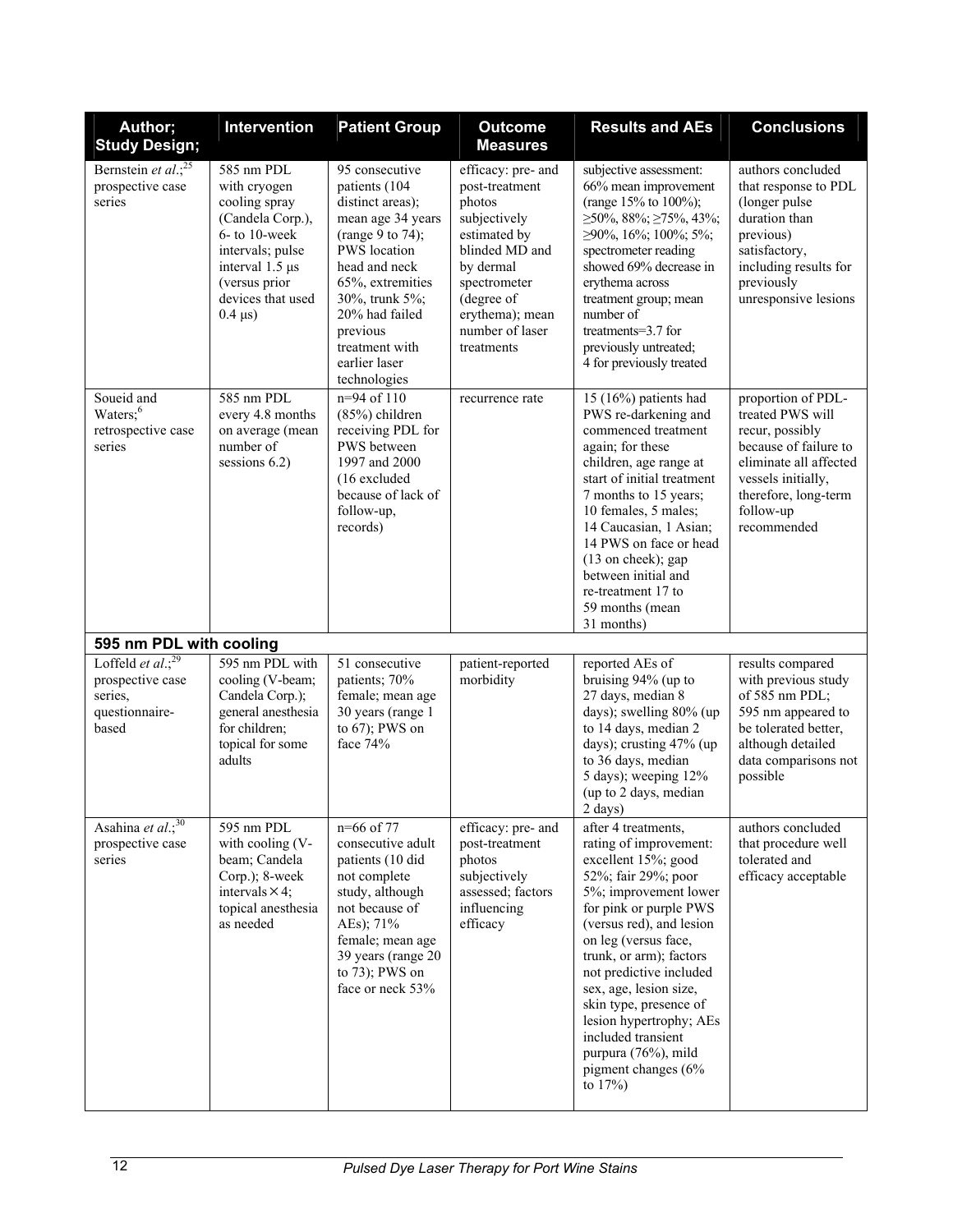| Author;<br><b>Study Design;</b>                                                               | Intervention                                                                                                                                                                                                        | <b>Patient Group</b>                                                                                                                                                                                                                                                                       | <b>Outcome</b><br><b>Measures</b>                                                                                                                                                                                                        | <b>Results and AEs</b>                                                                                                                                                                                                                                                                                                                                                     | <b>Conclusions</b>                                                                                                                                                                                                                                                                   |  |
|-----------------------------------------------------------------------------------------------|---------------------------------------------------------------------------------------------------------------------------------------------------------------------------------------------------------------------|--------------------------------------------------------------------------------------------------------------------------------------------------------------------------------------------------------------------------------------------------------------------------------------------|------------------------------------------------------------------------------------------------------------------------------------------------------------------------------------------------------------------------------------------|----------------------------------------------------------------------------------------------------------------------------------------------------------------------------------------------------------------------------------------------------------------------------------------------------------------------------------------------------------------------------|--------------------------------------------------------------------------------------------------------------------------------------------------------------------------------------------------------------------------------------------------------------------------------------|--|
| <b>Comparisons</b>                                                                            |                                                                                                                                                                                                                     |                                                                                                                                                                                                                                                                                            |                                                                                                                                                                                                                                          |                                                                                                                                                                                                                                                                                                                                                                            |                                                                                                                                                                                                                                                                                      |  |
| Scherer et al.; <sup>7</sup><br>prospective case<br>series                                    | 585 nm PDL<br>versus long-<br>pulsed PDL (585<br>to $600 \text{ nm}$ ) with<br>cooling (both<br>Candela Corp.); 1<br>treatment; all<br>possible<br>wavelengths used<br>on same lesion in<br>different test<br>areas | 62 patients with<br>untreated PWS;<br>age range 2 to 65<br>years (no other<br>details provided)                                                                                                                                                                                            | efficacy at each<br>wavelength<br>(585 nm versus<br>long-pulsed PDL<br>at 585, 590, 595,<br>and $600 \text{ nm}$ )<br>assessed by 2<br>MDs 6 weeks<br>after treatment                                                                    | best response achieved<br>585 nm, 12 patients<br>$(19%)$ ; long-pulsed<br>PDL 585 nm, 13<br>patients (21%); 590 nm<br>$3(5\%)$ ; 595 nm 8<br>$(13\%)$ ; 600 nm 6<br>$(10\%)$ ; no difference 20<br>$(32\%)$ , including no<br>response in 7; AEs:<br>hyper-pigmentation or<br>atrophy equal (13 of<br>14 patients)                                                         | objective was to<br>determine whether<br>wavelengths<br>>585 nm effective<br>for PWS; increased<br>efficacy occurred for<br>long-pulsed PDL in<br>some PWS (possibly<br>because of targeting<br>larger vessels)<br>without increase in<br>AEs                                        |  |
| Chang et $\overline{al.^{31}}$<br>retrospective case<br>series; $\geq$ 1 year<br>follow-up    | 585 nm<br>(32 patients)<br>versus 595 nm<br>(32 patients)<br>PDL, with<br>cooling (Candela<br>Corp.); 1 to<br>6 treatments,<br>6 months to 3<br>years (mean<br>1 year)                                              | 64 Asian patients<br>with PWS of face<br>or neck; $66%$<br>female; age range<br>6 months to 64<br>years; study<br>groups similar in<br>age, sex, PWS<br>severity, and<br>number of<br>treatments                                                                                           | efficacy 585 nm<br>versus 595 nm:<br>pre- and post-<br>treatment photos<br>subjectively<br>assessed by<br>3 blinded non-<br>treating plastic<br>surgeons; outcome<br>measure<br>"blanching score"<br>of poor=1 to<br>excellent=4         | mean blanching score<br>for patients treated with<br>585 better (2.90±0.96)<br>versus 595 nm<br>$(2.34 \pm 1.08)$ , p<0.001;<br>score of 2.9 corresponds<br>to good $(51%$ to<br>75% blanching); AEs:<br>transient hyper-<br>pigmentation resolving<br>by 1 year reported in<br>14 (44%) of 585 nm<br>group and $12(38%)$ of<br>595 nm group; no<br>permanent AEs reported | traditional PDL<br>wavelength (585<br>nm) led to better<br>results than longer<br>595 nm wavelength                                                                                                                                                                                  |  |
| Verna et $\overline{al_{n}^{10}}$<br>retrospective case<br>series; $\geq$ 1 year<br>follow-up | Argon laser at<br>458 to 514 nm<br>continuous beam<br>(up to 1999) for<br>mean of 4.6<br>sessions; PDL<br>585 nm (Candela<br>Corp.) for mean<br>of 7.8 sessions                                                     | 108 patients with<br>PWS of face from<br>group of 203;<br>57% female;<br>mean age 30 years<br>(range 16 to 55);<br>95 patients of<br>203 excluded<br>based on: type or<br>location of lesion,<br>previous therapy,<br>drop-out, age<br><15 years; argon<br>89 patients; PDL<br>19 patients | efficacy: pre- and<br>post-treatment<br>digital photos<br>evaluated using<br>colorimetric table                                                                                                                                          | good to excellent results<br>overall: argon 31%;<br>585 nm PDL 53%; for<br>patients with PWS<br>classified as "dark":<br>argon 50%; 585 nm<br>PDL 36%; AEs:<br>transient hyper-<br>pigmentation for 3 to<br>6 months                                                                                                                                                       | 585 nm PDL<br>outperformed older<br>Argon laser<br>technology except in<br>treating dark PWS                                                                                                                                                                                         |  |
| <b>Mental Health Outcomes</b>                                                                 |                                                                                                                                                                                                                     |                                                                                                                                                                                                                                                                                            |                                                                                                                                                                                                                                          |                                                                                                                                                                                                                                                                                                                                                                            |                                                                                                                                                                                                                                                                                      |  |
| Troilius et al., $8$<br>retrospective<br>survey; follow-up<br>several months to<br>8 years    | PDL, wavelength<br>unspecified<br>(probably 585<br>nm), 6- to 12-<br>week intervals                                                                                                                                 | 147 patients of<br>163 surveyed<br>months to years<br>post-treatment,<br>(90% response<br>rate) who had<br>been treated 4 to<br>9 times with PDL<br>until clear or lack<br>of response;<br>62% female;<br>median age<br>22 years (range                                                    | mental health<br>outcomes pre-<br>treatment (by<br>recall) and post-<br>treatment:<br>multiple, e.g.,<br>self-esteem, social<br>relationships,<br>making friends,<br>school or<br>education, contact<br>with opposite sex,<br>employment | self-esteem: 45%<br>thought they had lower<br>self-esteem than<br>unaffected peers; this<br>improved post-<br>treatment ( $p<0.001$ );<br>social relationships:<br>problems reported for<br>30% pre-treatment and<br>25% post-treatment;<br>making friends:<br>problems reported for<br>30% pre-treatment and                                                              | not all psychological<br>parameters improved<br>after PDL treatment<br>of PWS; general<br>response better when<br>patients treated at<br>younger age;<br>important for<br>patients to have<br>realistic expectations<br>of treatment results<br>because complete<br>clearance of PWS |  |